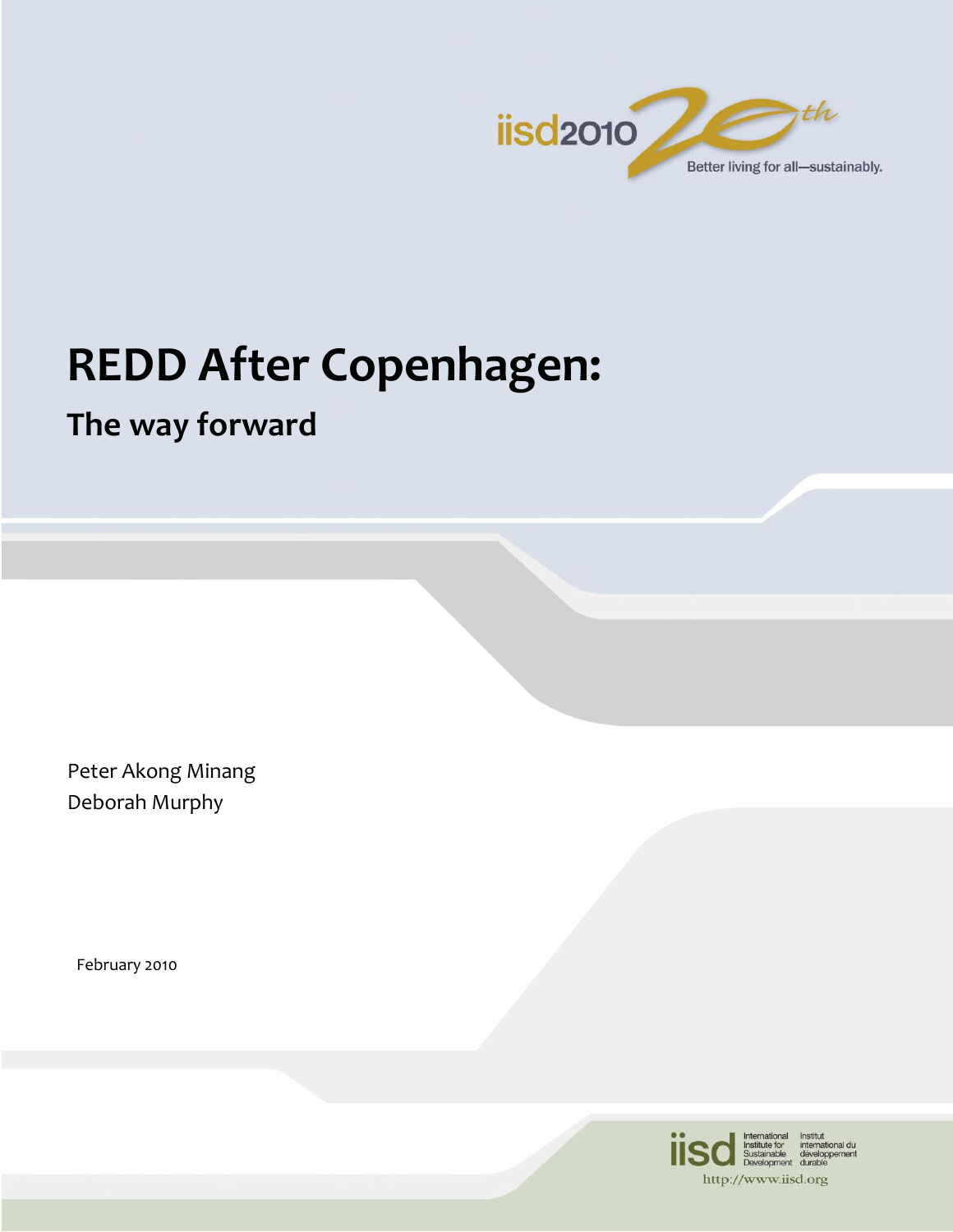# **REDD After Copenhagen: The way forward**

Peter Akong Minang Deborah Murphy

February 2010

© 2010 International Institute for Sustainable Development (IISD)

Published by the International Institute for Sustainable Development

The International Institute for Sustainable Development contributes to sustainable development by advancing policy recommendations on international trade and investment, economic policy, climate change, measurement and assessment, and natural resources management. Through the Internet, we report on international negotiations and share knowledge gained through collaborative projects with global partners, resulting in more rigorous research, capacity building in developing countries and better dialogue between North and South.

IISD's vision is better living for all—sustainably; its mission is to champion innovation, enabling societies to live sustainably. IISD is registered as a charitable organization in Canada and has  $501(c)(3)$  status in the United States. IISD receives core operating support from the Government of Canada, provided through the Canadian International Development Agency (CIDA), the International Development Research Centre (IDRC) and Environment Canada, and from the Province of Manitoba. The institute receives project funding from numerous governments inside and outside Canada, United Nations agencies, foundations and the private sector.

International Institute for Sustainable Development 161 Portage Avenue East, 6th Floor Winnipeg, Manitoba Canada R3B 0Y4 Tel: +1 (204) 958–7700 Fax: +1 (204) 958–7710 Email: info@iisd.ca Website: www.iisd.org

i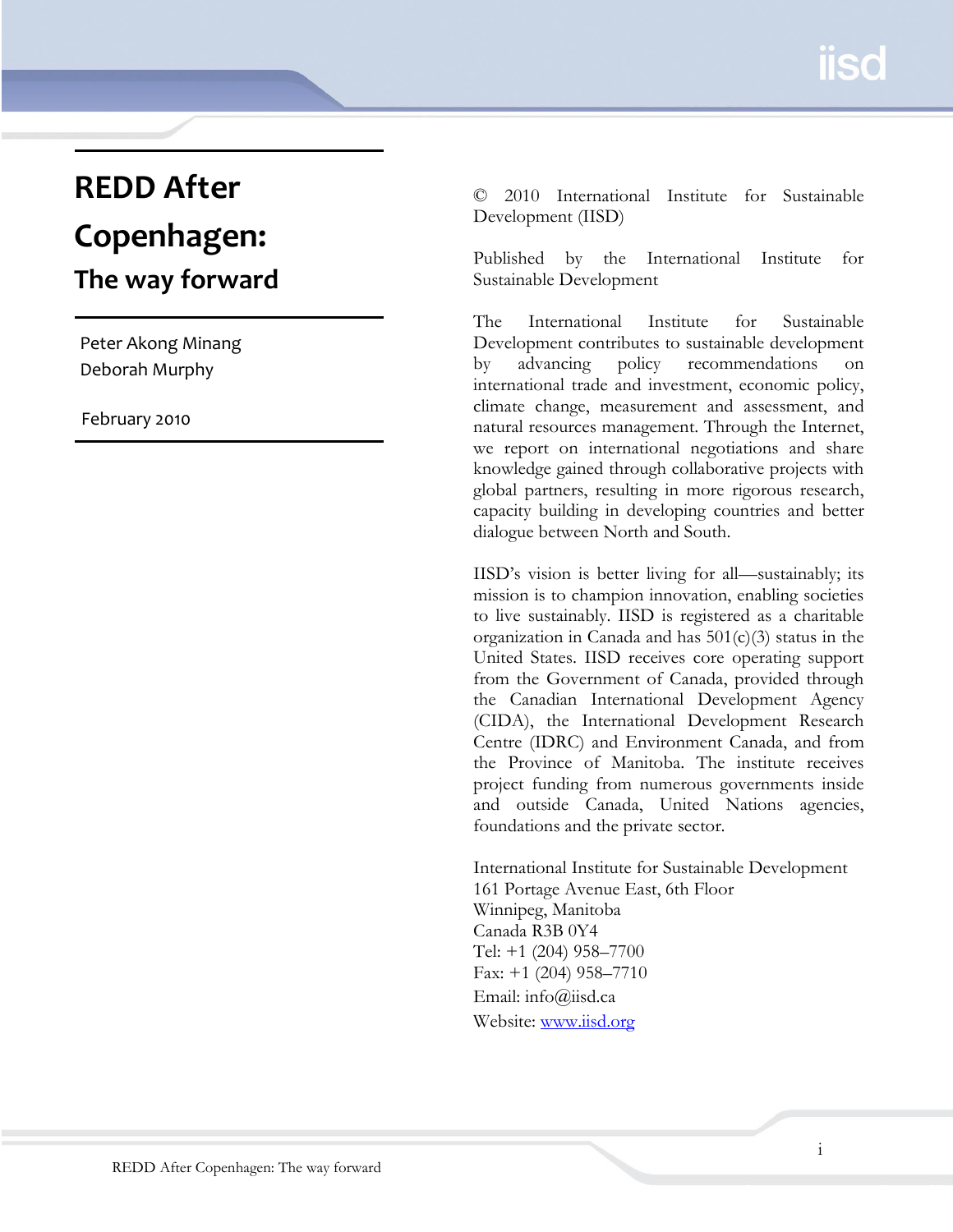# <span id="page-2-0"></span>**Preface**

This paper was prepared for two workshops delivered by the International Institute for Sustainable Development (IISD) and the Alternatives to Slash and Burn Partnership for the Tropical Forest Margins at the World Agroforestry Centre (ASB-ICRAF). The workshops focus on reducing emissions from deforestation and forest degradation in developing countries (REDD), aiming to increase understanding of the international climate change negotiations, as well as provide information on experiences in the forestry sector to lay the technical and policy foundations for better REDD programmes.

The workshops, *REDD after Copenhagen: The Way Forward*, were held in Nairobi, Kenya, March 1–3, 2010 and Hue City, Vietnam, March 8–10, 2010.

These are the second in a series of workshops delivered with the generous support of the Government of Norway.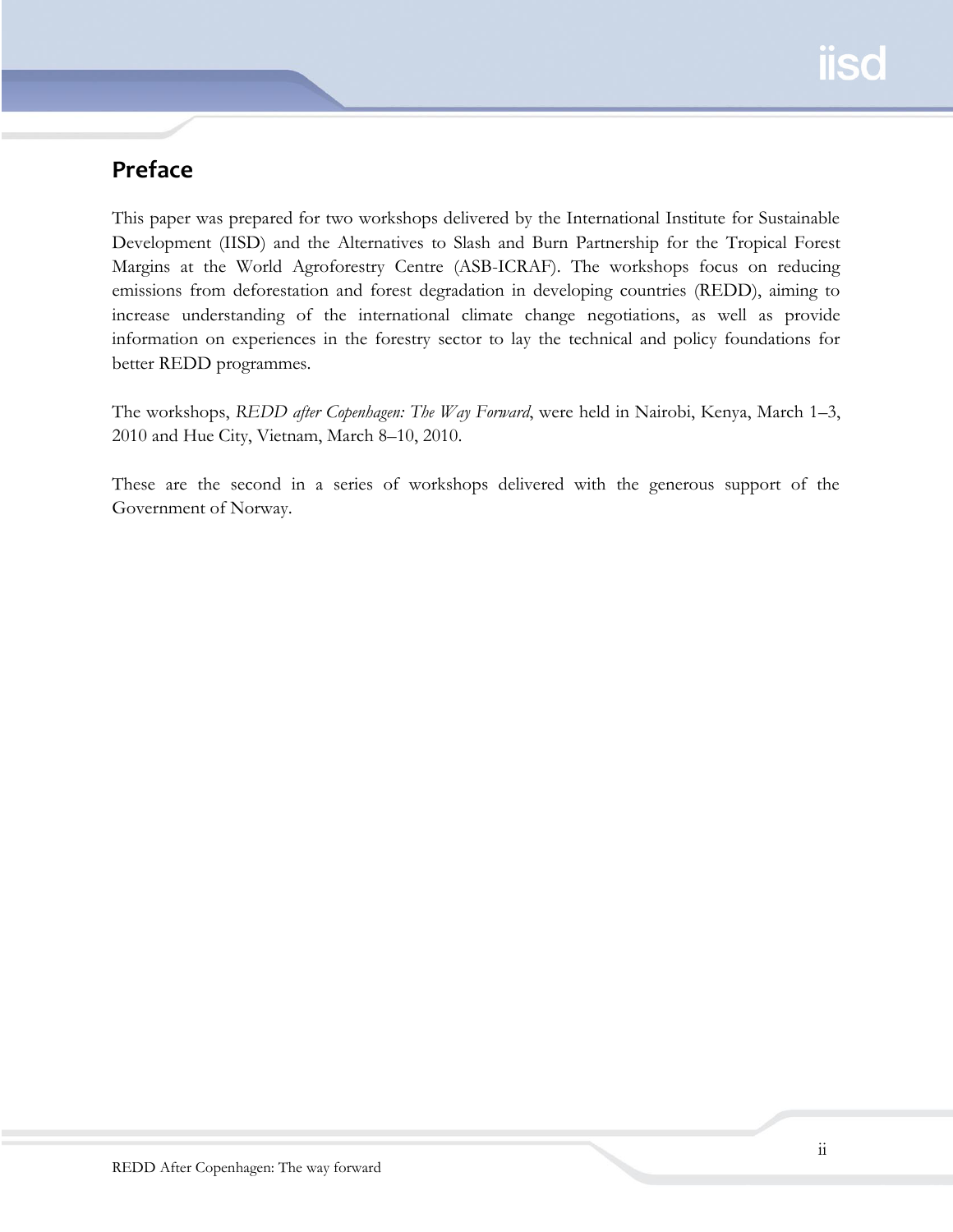# **Table of Contents**

| 1.0                                 |  |  |  |  |
|-------------------------------------|--|--|--|--|
| 2.0                                 |  |  |  |  |
| 2.1                                 |  |  |  |  |
| 2.2                                 |  |  |  |  |
| 2.3                                 |  |  |  |  |
| 2.4                                 |  |  |  |  |
| 2.5                                 |  |  |  |  |
| 3.0                                 |  |  |  |  |
| 3.1                                 |  |  |  |  |
| 3.1.1                               |  |  |  |  |
| 3.1.2                               |  |  |  |  |
| 3.2                                 |  |  |  |  |
| 3.2.1                               |  |  |  |  |
| 3.2.2                               |  |  |  |  |
| ${\it Policy\ reforms}$ 16<br>3.2.3 |  |  |  |  |
| 3.3                                 |  |  |  |  |
| 3.3.1                               |  |  |  |  |
| 3.3.2                               |  |  |  |  |
| 3.4                                 |  |  |  |  |
| 3.5                                 |  |  |  |  |
| 4.0                                 |  |  |  |  |
|                                     |  |  |  |  |
|                                     |  |  |  |  |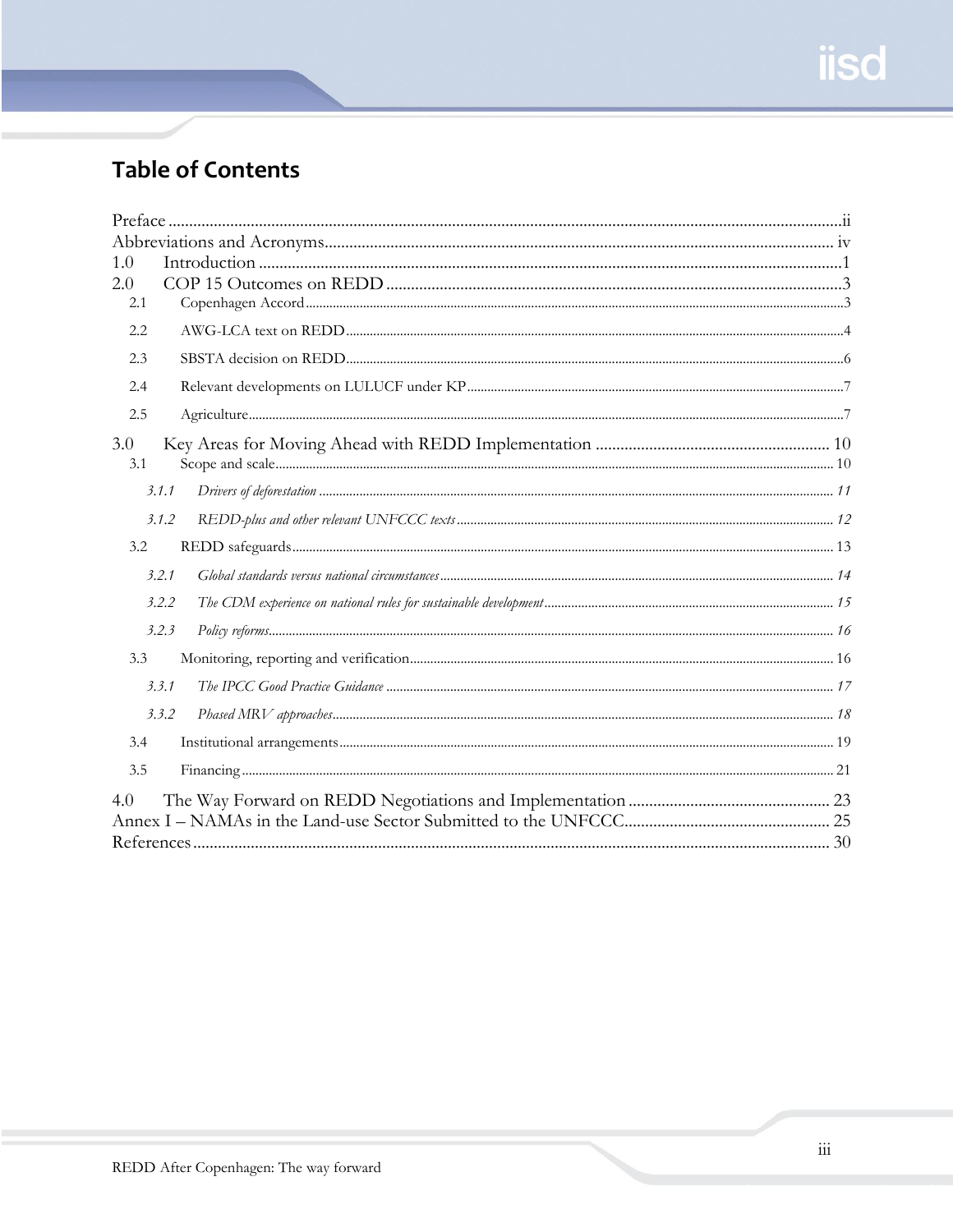# <span id="page-4-0"></span>**Abbreviations and Acronyms**

| <b>AFOLU</b>  | Agriculture, Forestry and Other Land Use                                      |  |  |
|---------------|-------------------------------------------------------------------------------|--|--|
| ASB-ICRAF     | Alternatives to Slash and Burn Partnership for the Tropical Forest Margins at |  |  |
|               | the World Agroforestry Centre                                                 |  |  |
| AWG-KP        | Ad Hoc Working Group on Further Commitments for Annex I Parties               |  |  |
|               | under the Kyoto Protocol                                                      |  |  |
| AWG-LCA       | Ad Hoc Working Group on Long-term Cooperative Action under the                |  |  |
|               | Convention                                                                    |  |  |
| <b>CDM</b>    | Clean Development Mechanism                                                   |  |  |
| COP           | Conference of the Parties                                                     |  |  |
| <b>ENGO</b>   | environmental non-governmental organization                                   |  |  |
| <b>GEF</b>    | Global Environment Facility                                                   |  |  |
| <b>GHG</b>    | greenhouse gas                                                                |  |  |
| FCPF          | Forest Carbon Partnership Facility                                            |  |  |
| <b>IISD</b>   | International Institute for Sustainable Development                           |  |  |
| <b>IPCC</b>   | Intergovernmental Panel on Climate Change                                     |  |  |
| <b>LULUCF</b> | land use, land-use change and forestry                                        |  |  |
| <b>MRV</b>    | measurable, reportable and verifiable                                         |  |  |
| <b>NAMA</b>   | nationally appropriate mitigation actions                                     |  |  |
| <b>REDD</b>   | reducing emissions from deforestation and forest degradation in developing    |  |  |
|               | countries                                                                     |  |  |
| <b>SBSTA</b>  | Subsidiary Body for Scientific and Technological Advice                       |  |  |
| <b>UNFCCC</b> | United Nations Framework Convention on Climate Change                         |  |  |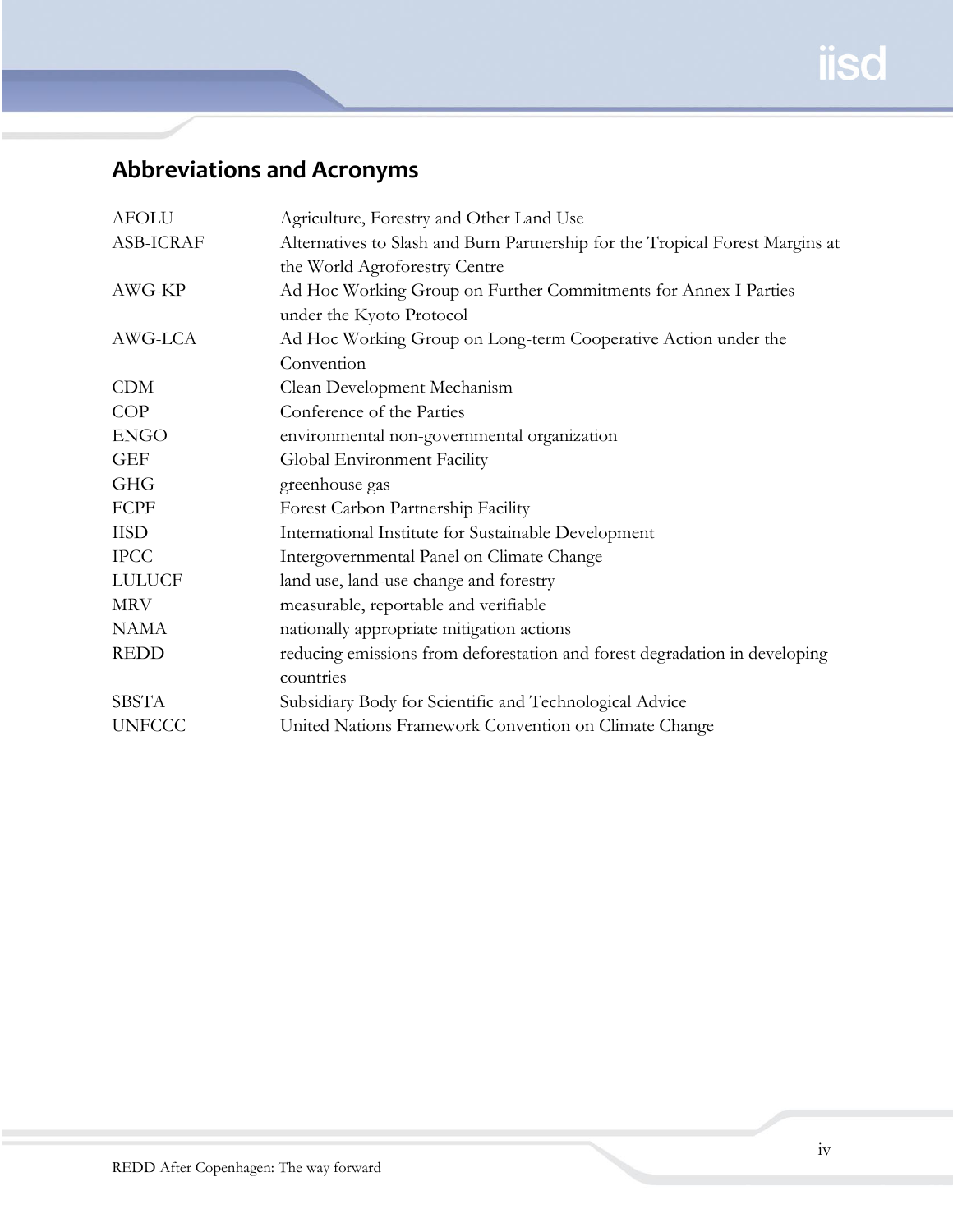# <span id="page-5-0"></span>**1.0 Introduction**

The Copenhagen Climate Change Conference in December 2009 has been referred to as both a success and failure, although almost everyone agrees that the result was far less than most had hoped for. The substantial outcome was the Copenhagen Accord. The accord does not impose binding emission targets or set a deadline for forming an internationally binding treaty, but progress was made in many areas, with the main points of the accord including:

- The objective of keeping maximum global temperature increase to below 2 degrees Celsius.
- A commitment to list developed country emission reduction targets and developing country mitigation actions for 2020; countries were to submit targets and actions to the secretariat of the United Nations Framework Convention on Climate Change (UNFCCC) by January 31, 2010.
- Explicit acknowledgement to act on reducing emissions from deforestation and forest degradation (REDD), including the immediate establishment of a **REDD-plus** mechanism.
- Scaled-up, new and additional, predictable and adequate funding for developing countries to enable action on mitigation, including substantial finance for **REDD-plus**, adaptation, technology development and transfer and capacity building.
- A developed country commitment to a goal of jointly mobilizing US\$100 billion annually by 2020 from both public and private sources, and a collective commitment to provide "new and additional, predictable and adequate funding" amounting to US\$30 billion for the period 2010–12 with a balanced allocation between adaptation and mitigation.
- Action and cooperation on adaptation, particularly in least developed countries, small island developing states and Africa.
- Establishment of a technology mechanism to accelerate technology development and transfer. (UNFCCC, 2009a)

REDD-plus, along with agriculture, were areas that made the greatest progress within the formal negotiations of the UNFCCC. The Subsidiary Body for Scientific and Technological Advice (SBSTA) reached a decision on REDD-plus that provides some key methodological guidance for REDD-plus activities. The Ad-Hoc Working Group on Long-Term Cooperation Action under the Convention (AWG-LCA) produced a draft decision on REDD-plus. Moreover, Norway, Japan, the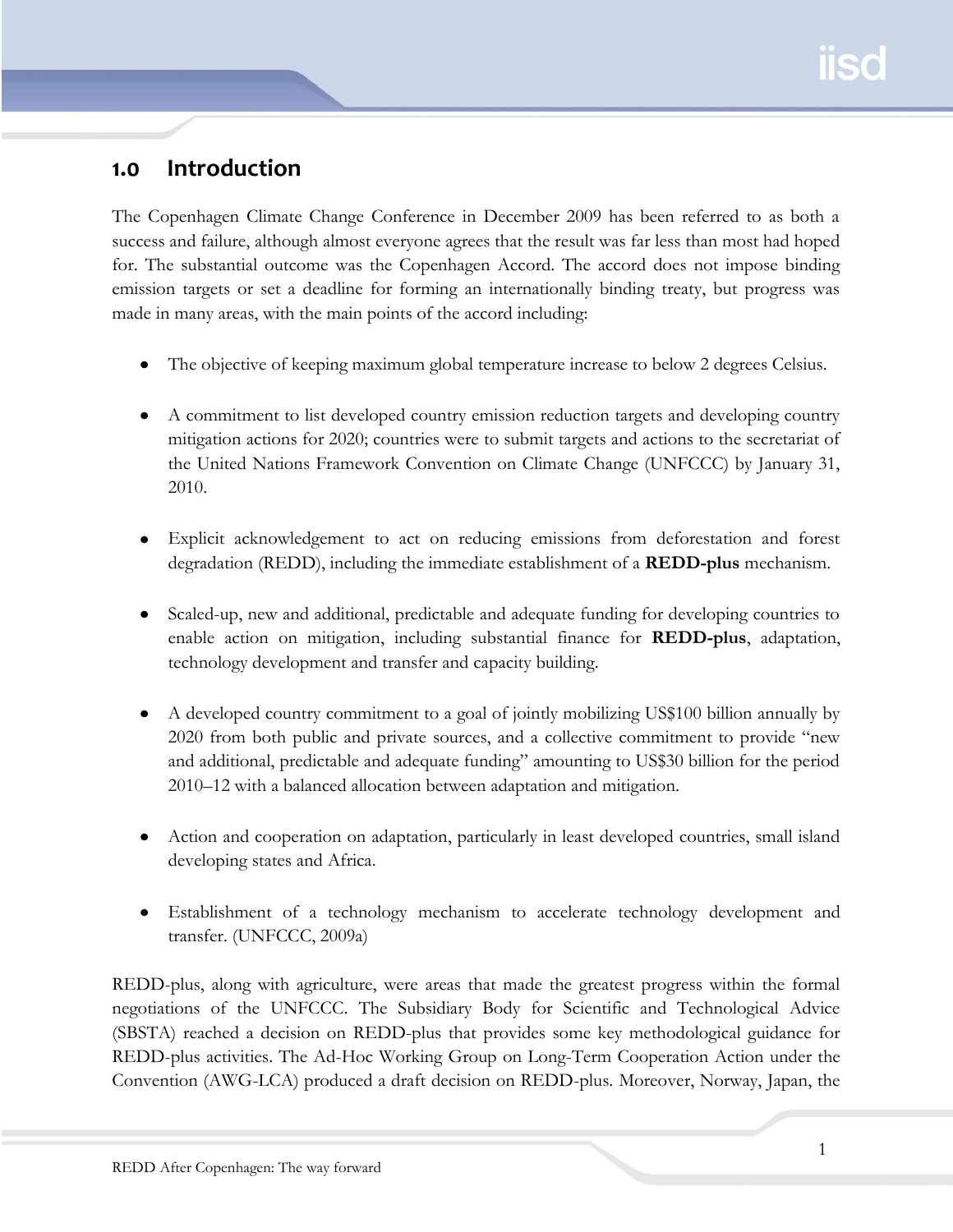United States, Britain, France and Australia together pledged US\$3.5 billion in short-term financing to get REDD-plus off the ground.

The issue was also touched on by the Ad Hoc Working Group on Further Commitments for Annex I Parties under the Kyoto Protocol (AWG-KP) with regard to expanding the eligibility of land use, land-use actions and forestry (LULUCF) activities under the Clean Development Mechanism (CDM). Other discussions in the land-use sector were the negotiations on "Cooperative sectoral approaches and sector-specific actions in agriculture."

No decisions were made on the text developed by the AWG-LCA and AWG-KP, and this text remains on the negotiating table. The next opportunity for a decision will be at the sixteenth Conference of the Parties (COP 16) in Mexico City in November/December 2010. Countries agreed to continue the work of the two AWGs, and countries made submissions to the UNFCCC in February 2010 on the work programme of the two working groups. Meetings of the AWGs are expected to resume before or at the same time as the UNFCCC Subsidiary Body meetings scheduled for June 2010 in Bonn. These meetings will be preceded by a preparatory meeting to be held April 9–11 in Bonn, Germany.

Many developing countries stand to benefit from a REDD-plus mechanism, and it will be important to get the right framework in place as countries seek to implement the Copenhagen Accord and agree on the directions of REDD-plus under the AWG-LCA. A careful balancing of interests will be required to develop a mechanism that provides effective incentives for REDD at the international level, without jeopardizing the integrity of emission reductions or resulting in adverse impacts for sustainable development in host countries. Many outstanding, and sometimes contentious, issues remain in the REDD negotiations that will need to be resolved. Many of these issues—such as financing—are related to other areas of the negotiations and will need to be considered in the broader framework.

This IISD-ASB paper reflects the state of the REDD negotiations at the end of the Copenhagen Climate Change Conference. The paper examines some of the main areas for moving ahead with REDD implementation, including principles and actions; measurement, reporting and verification (MRV); institutional arrangements; means of implementation and financing. Each section provides an overview of the issue and questions to be considered by negotiators over the upcoming year. The paper builds on earlier analysis undertaken by IISD and ASB-ICRAF, *The REDD Negotiations: Moving into Copenhagen*. 1

 $\overline{a}$ 

<sup>&</sup>lt;sup>1</sup> Available at: http://www.iisd.org/climate/land\_use/redd.asp.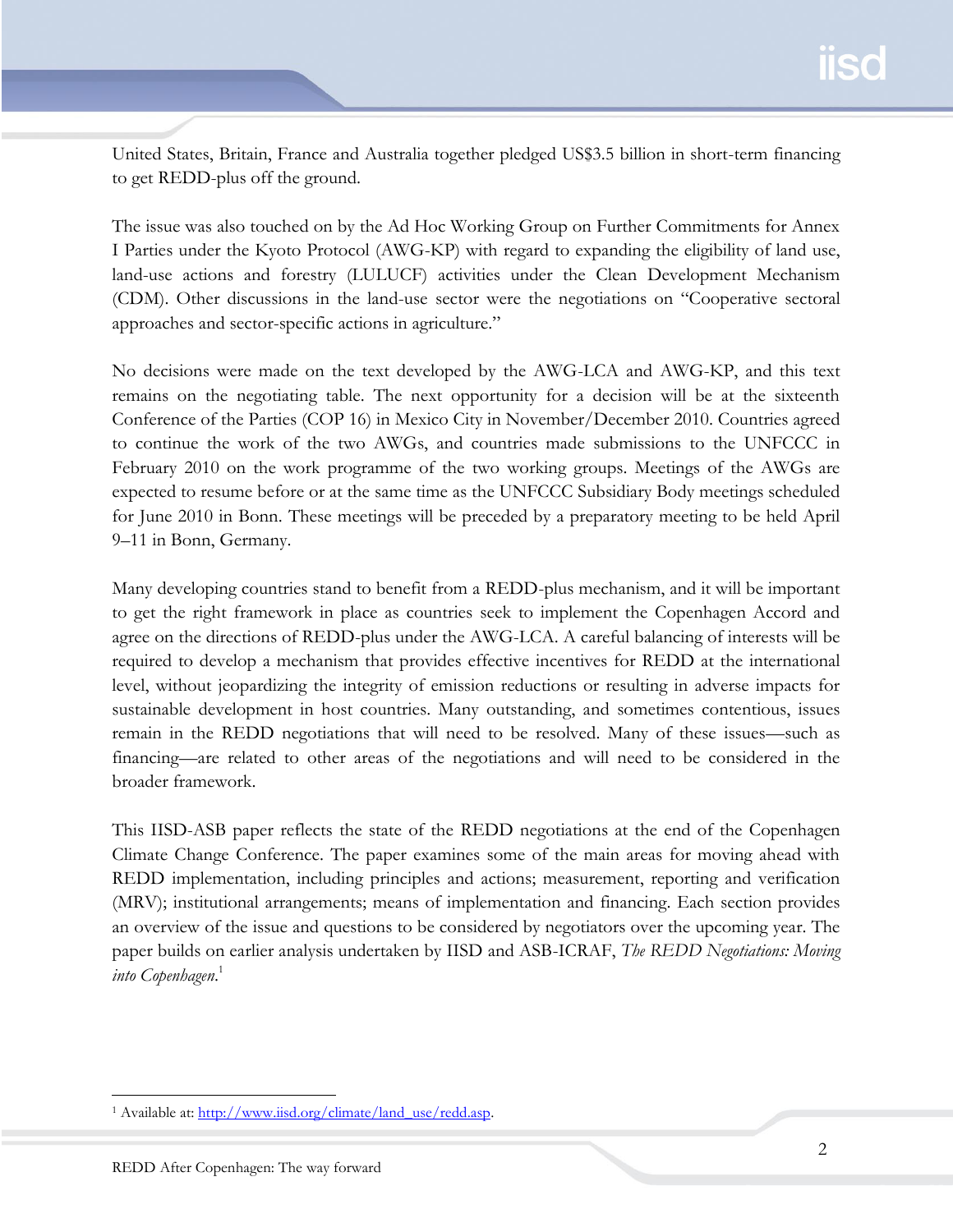# <span id="page-7-0"></span>**2.0 COP 15 Outcomes on REDD**

This section provides a brief overview of the outcomes on REDD under the different negotiating tracks. A short discussion on the outcomes on agriculture is also included because of the strong linkages between the two sectors.

# <span id="page-7-1"></span>**2.1 Copenhagen Accord**

The Copenhagen Accord (UNFCCC, 2009a) refers to REDD-plus in two places:

- Paragraph 6 "We recognize the crucial role of reducing emission from deforestation and forest degradation and the need to enhance removals of greenhouse gas emission by forests and agree on the need to provide positive incentives to such actions through the immediate establishment of a mechanism including REDD-plus, to enable the mobilization of financial resources from developed countries."
- Paragraph 10 "We decide that the Copenhagen Green Climate Fund shall be established as an operating entity of the financial mechanism of the Convention to support projects, programme, policies and other activities in developing countries related to mitigation including REDD-plus, adaptation, capacity-building, technology development and transfer."

Many feel that the Copenhagen Accord is a political endorsement for further action on REDD-plus under existing frameworks, and a mandate to continue supporting REDD-plus readiness and implementing pilot projects that would generate information for the continued negotiations on REDD in 2010.

There are numerous questions going forward on the Copenhagen Accord. Two months after the Accord came into existence, the extent to which it has garnered international political support is uncertain and its future role remains difficult to pinpoint. The Accord was merely "noted" by the COP, meaning that it has no legally binding status in international law. The UNFCCC established a mechanism for parties to formally associate with the Accord, but it remains to be seen how it will be streamlined into the UNFCCC process. This will have implications for REDD-plus, as Parties that sign on to the Accord agree to establish a REDD-plus mechanism, but there is little clarity about the nature of the mechanism.

Developing countries have expectations of receiving support for REDD-plus actions. Eighteen non-Annex I countries submitted nationally appropriate mitigation actions (NAMAs) in the forestry sector to the UNFCCC, consistent with the terms of the Copenhagen Accord. Four of these submissions explicitly mentioned REDD activities, and 12 included land-based activities in the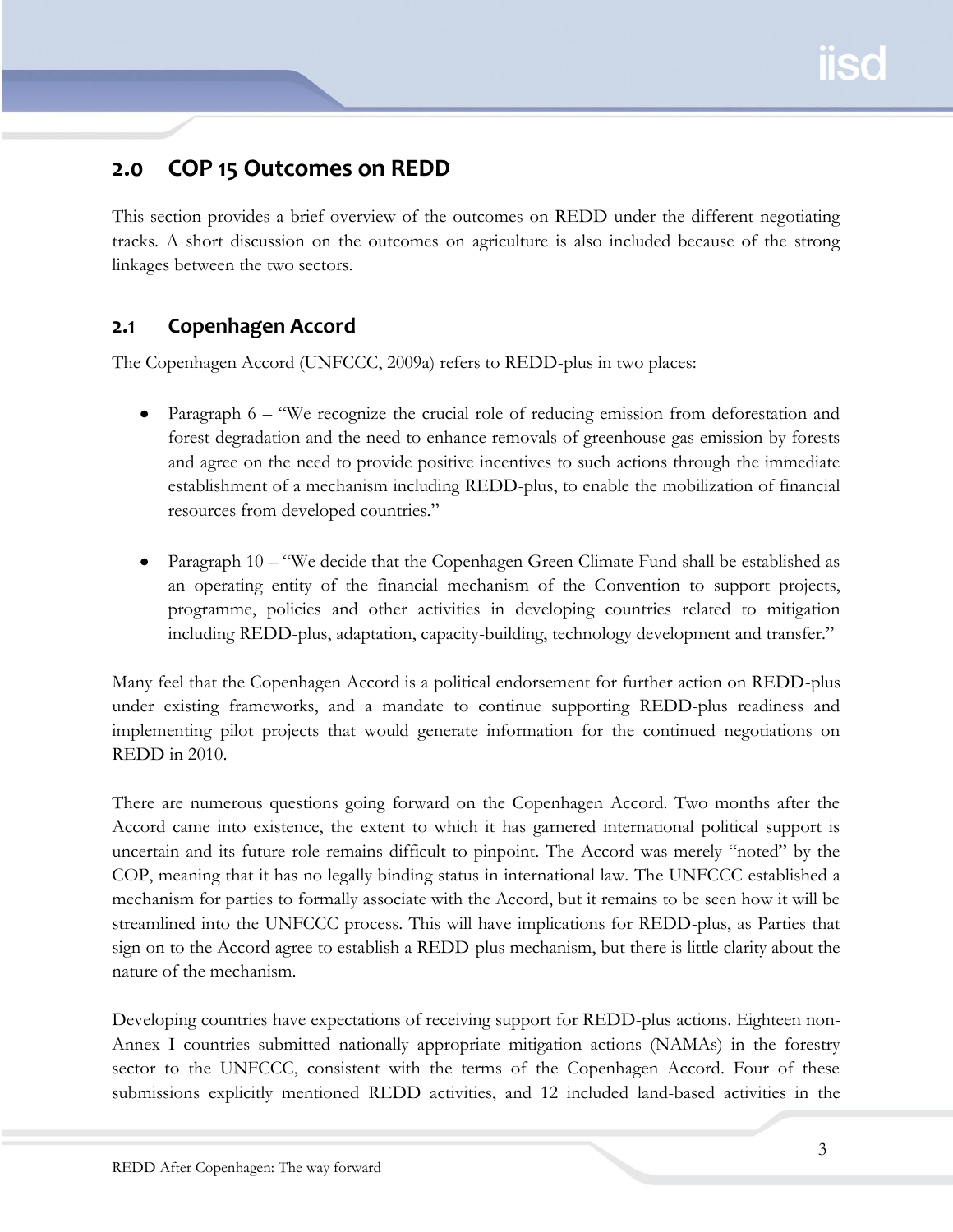agricultural sector (see Annex 1). Note that many of the developing country submissions did not include a detailed list of actions requiring support.

# <span id="page-8-0"></span>**2.2 AWG-LCA text on REDD**

The package developed by the AWG-LCA includes a draft text on REDD-plus, entitled "Policy" approaches and positive incentives on issues relating to reducing emissions from deforestation and forest degradation in developing countries; and the role of conservation, sustainable management of forests and enhancement of forest carbon stocks in developing countries." Further references to REDD-plus can be found in the draft AWG-LCA texts on NAMAs by developing country parties and on financial resources and investment.

As noted, the draft decision on REDD-plus developed by the AWG-LCA was not adopted at COP 15. While considerable progress had been made on a number of issues, the decision to extend the mandate means that everything under the AWG-LCA is still under discussion and the text may change again. In the AWG-LCA negotiations, "nothing is agreed until everything is agreed" (UNFCCC, 2010a), meaning that agreement on the REDD-plus text is subject to Parties agreeing on all sections of the AWG-LCA text and the creation of a legally binding agreement. This will be no easy task given the lack of consensus in such areas as targets and market mechanisms.

The current four-page draft text, which was presented by the REDD-plus contact group to the highlevel COP session, reveals widespread agreement on many once-contentious issues. While the text as a whole is still open to future negotiation, parties moved toward consensus on several areas.

Progress was made on paragraph 1, principles. Outstanding questions remain around the link between REDD-plus and NAMAs, and the voluntary nature of REDD-plus actions. As well, the lack of definition around "sustainable management of forests" is cause for concern among some environmental non-governmental organizations (ENGOs) (see section 3.2).

The social and environmental safeguards (paragraph 2) are now part of the operational text, not the preamble. Many countries thought that the safeguards were weakened by being placed in the preamble. The safeguards text includes reference to the United Nations Declaration on the Rights of Indigenous Peoples, and reference to biological diversity and ecosystem services and precluding the conversion of natural forests.

The draft decision requests SBSTA to play an increasingly significant role in continuing the work of establishing a REDD-plus mechanism, requesting that it: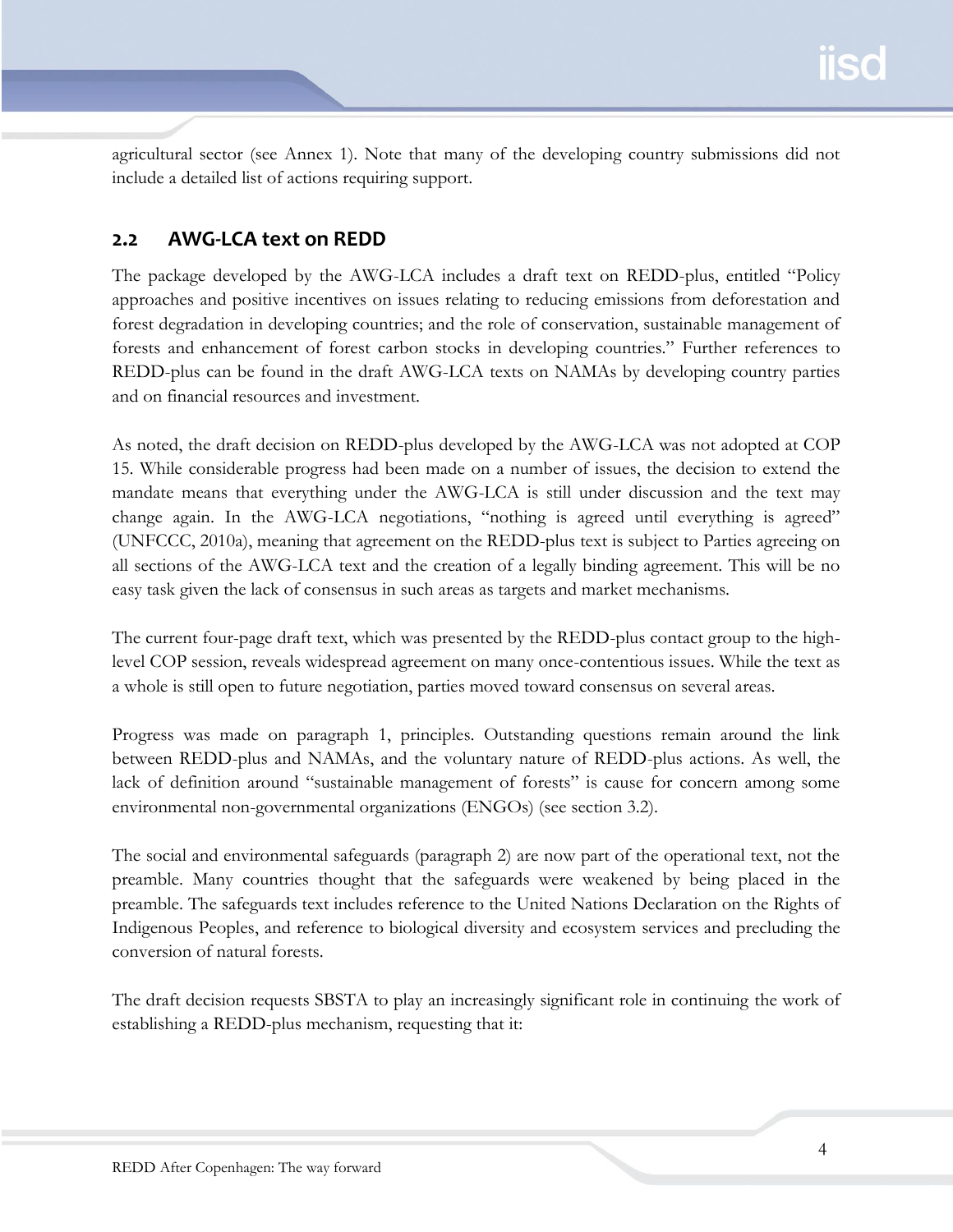- Undertake a work programme to identify LULUCF activities in developing countries, in particular those that are linked to the drivers of deforestation and forest degradation, to identify the associated methodological issues to estimate emissions and removals resulting from these activities, and to assess their potential contribution to the mitigation of climate change (paragraph 4).
- Develop modalities for MRVing anthropogenic forest-related emissions by sources and removals by sinks, forest carbon stocks, forest carbon stocks and forest area changes (paragraph 9).
- Develop modalities for MRVing the support provided by developed country parties to support the implementation of safeguards and mitigation actions (paragraph 10).
- Develop modalities for the promotion and implementation of the development of national strategies or action plans, policies and measures and capacity building, the implementation of national policies and measures, and national strategies or action plans and, as appropriate, subnational strategies, that could involve further capacity building, technology transfer and results-based demonstration activities (paragraph 13).

A fifth request for SBSTA that was included in the informal text not put before the COP was to develop modalities for a national forest reference emission level or forest reference level (or, if appropriate, at the subnational level); and for a national forest monitoring system for identified mitigation actions (and safeguards) in the forest sector (or, if appropriate, at the subnational level). Negotiators handed a draft text to ministers on the Thursday of week two, but continued negotiations on Friday and Saturday, resulting in a document that has no formal standing, but indicates where further progress had been made.<sup>2</sup>

The text in paragraph 7 indicates that REDD-plus will occur in three phases: 1) development of national strategies or action plans, policies and measures and capacity building; 2) implementation of national policies and measures, and national strategies or actions plans and, as appropriate, subnational strategies, that could involve further capacity building, technology transfer and resultsbased demonstration activities; and 3) results-based actions. The text further explains that, depending on national circumstances, capacities and level of support received, developing country parties have the autonomy to decide how these activities will be implemented (such as whether

 $\overline{a}$ 

<sup>2</sup> The UNFCCC secretariat has prepared a compilation of the texts as considered and modified by drafting groups of the contact group on long-term cooperative action established by the COP. This contact group did not conclude its work or report back to a plenary meeting of the COP, as such the texts in this document have no formal standing but are reproduced to be available to Parties. This report can be accessed at: [http://unfccc.int/resource/docs/2010/cop16/eng/02.pdf.](http://unfccc.int/resource/docs/2010/cop16/eng/02.pdf)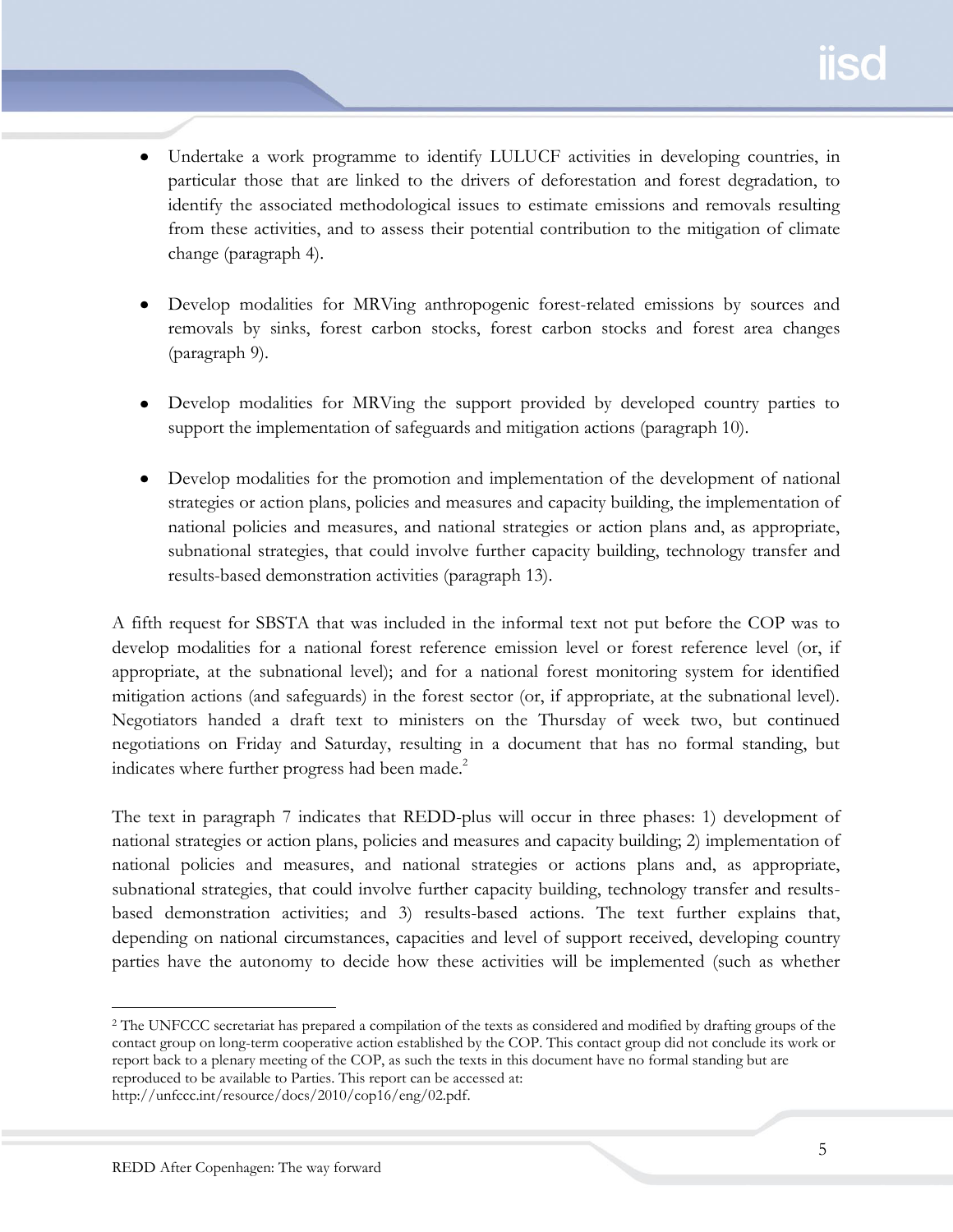subnational activities will receive tradable credits). This is consistent with the principles outlined in the first paragraph, which state that the implementation of activities should be country-driven and respect national sovereignty. In other words, developing countries have the authority to allow an interim subnational approach until a robust national system is in place.

Good progress was made in Copenhagen, but outstanding issues remain that will be taken up over 2010, with COP 16 in Cancun, Mexico being the first opportunity for a decision on the draft REDD text. Unresolved areas include the global targets and time frame for halting deforestation (which had been suggested as reducing deforestation by 50 per cent by 2020 and halting deforestation by 2030), institutional arrangements (such as forest emission inventory, reference levels and a national or subnational registry), MRV systems, benefit distribution mechanisms and financing (grant and/or market-based sources). Some of these issues require decisions at the political level (e.g., global targets and time frame). As such, it will be important to identify areas where negotiators can make progress over 2010 and focus efforts on these areas.

The connection between the work of the AWG-LCA and the work to be undertaken to implement the Copenhagen Accord is not clear. Some have suggested that the LCA text on REDD should be the basis for further negotiations for an international REDD-plus mechanism in line with the Copenhagen Accord.

# <span id="page-10-0"></span>**2.3 SBSTA decision on REDD**

COP 15 adopted a decision recommended by the SBSTA on "Methodological guidance for activities relating to reducing emissions from deforestation and forest degradation and the role of conservation, sustainable management of forests and enhancement of forest carbon stocks in developing countries" (UNFCCC, 2009b). This decision builds on an earlier decision at COP 13 that had requested SBSTA undertake a programme of work on methodological issues related to REDD-plus.

In advancing methodological issues, the decision established the Intergovernmental Panel on Climate Change (IPCC) guidelines as the basis for estimating emissions from land-use activities, removals by sinks, forest carbon stocks and forest area changes. The draft decision also approved subnational forest monitoring systems as long as they were part of a national system (paragraph 1.d) and promoted historically adjusted forest reference emissions levels and/or forest reference levels (paragraph 7). The decision is similar to the AWG-LCA in recognizing the need to engage indigenous peoples and local communities and develop guidance for their involvement in monitoring and reporting (paragraph 3). The decision encourages capacity building (paragraphs 4, 5 and 6) and urges relevant organizations and stakeholders to coordinate efforts (paragraph 9).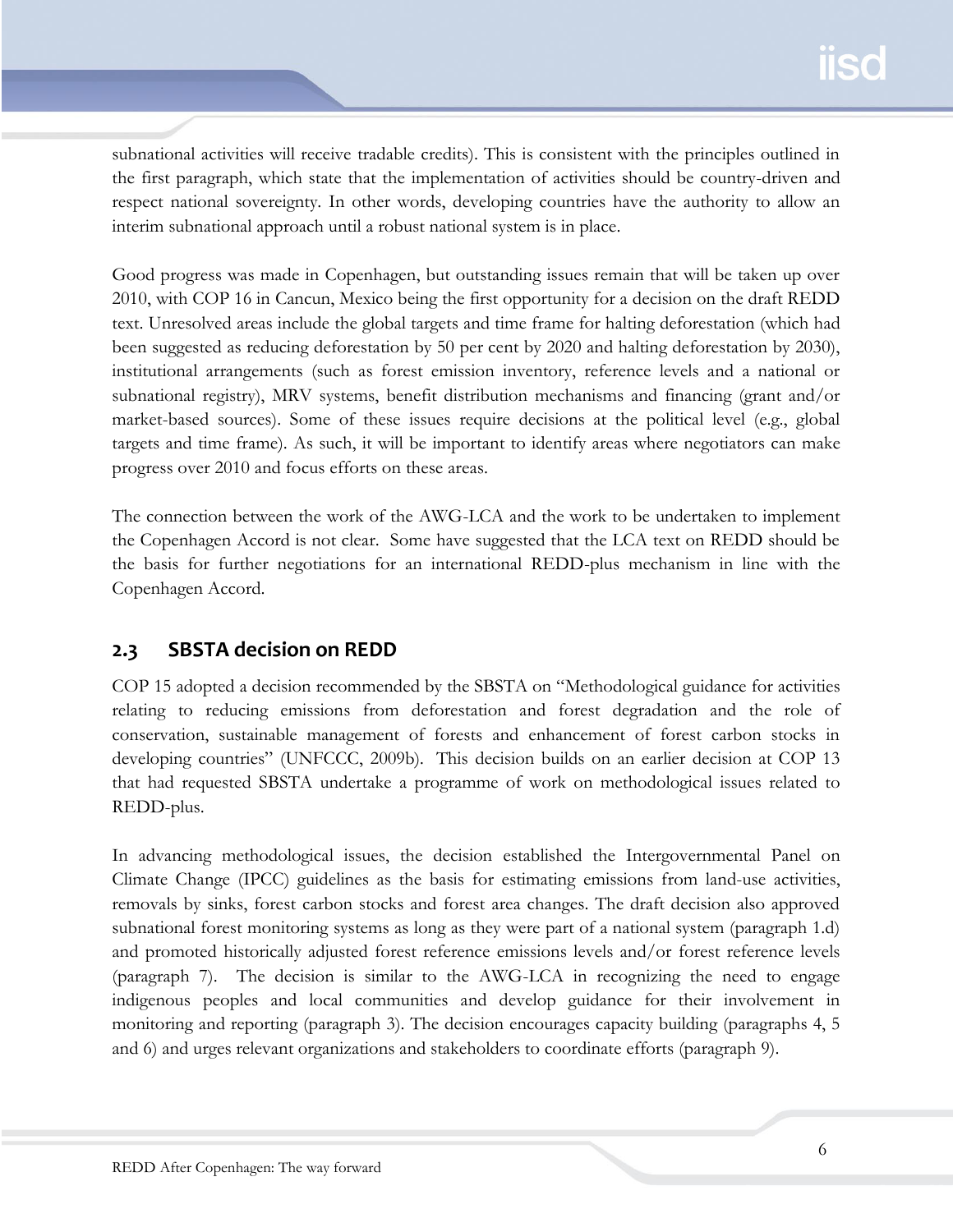# <span id="page-11-0"></span>**2.4 Relevant developments on LULUCF under KP**

The rules for LULUCF—an emission sector under the Kyoto Protocol—are being renegotiated for the post-2012 period under the AWG-KP. The discussions on the LULUCF rules are followed closely by many REDD negotiators because the outcomes of the LULUCF talks under the AWG-KP could influence the negotiations on a REDD framework, particularly with regard to accounting for emissions and removals. LULUCF negotiators are attempting to develop clear options for more consistent accounting for a second commitment period. Many developing forest countries and certain ENGOs are very concerned that the perverse effects of rules and loopholes in LULUCF accounting might be carried over to REDD. These countries want a REDD mechanism to promote preservation of natural forests, and preference for natural forests over plantations. Outcomes of negotiations on LULUCF rules for developed countries could influence expectations for REDD rules in developing countries. The two issues are becoming increasingly linked.

Also linked to the REDD discussions are AWG-KP discussions on the CDM (UNFCCC, 2010c). Some developing countries are interested in incentives to encourage actions to reduce greenhouse gas emissions in the land-use sector, including expanding the CDM to include soil carbon management in agriculture; restoration of wetlands; sustainable forest management and other sustainable land management activities; and re-vegetation, forest management, cropland management and grazing-land management. REDD is also included in AWG-KP text, and negotiators have noted the need to account for the REDD discussions under the AWG-LCA. A number of African nations (including the Republics of the Gambia, Ghana, Lesotho, Mozambique, Niger, Senegal, Swaziland, Uganda, Zambia and Zimbabwe) have flagged the importance of soil carbon sequestration and suggested that one way forward is the expansion of the CDM to include agricultural land uses.

# <span id="page-11-1"></span>**2.5 Agriculture**

Agriculture was not reflected directly in the Copenhagen Accord, but was one of the areas that made greatest progress within the formal UNFCCC negotiations over 2009. Most countries agree that agriculture is important, and agriculture is not a controversial issue in the negotiations; the question has been how best to include it in a new international climate change agreement. For much of 2009, agriculture did not have a clear "home" in the negotiating text and many believed a placeholder would be defined at a later date. The development of the negotiating text on agriculture under the AWG-LCA and coming close to agreement was a major step forward in 2009.

Much of the progress on the mitigation of greenhouse gases in the agricultural sector was made in the AWG-LCA mitigation contact group discussing cooperative sectoral approaches and sectorspecific actions. The discussions evolved over the course of the 2009 negotiations to focus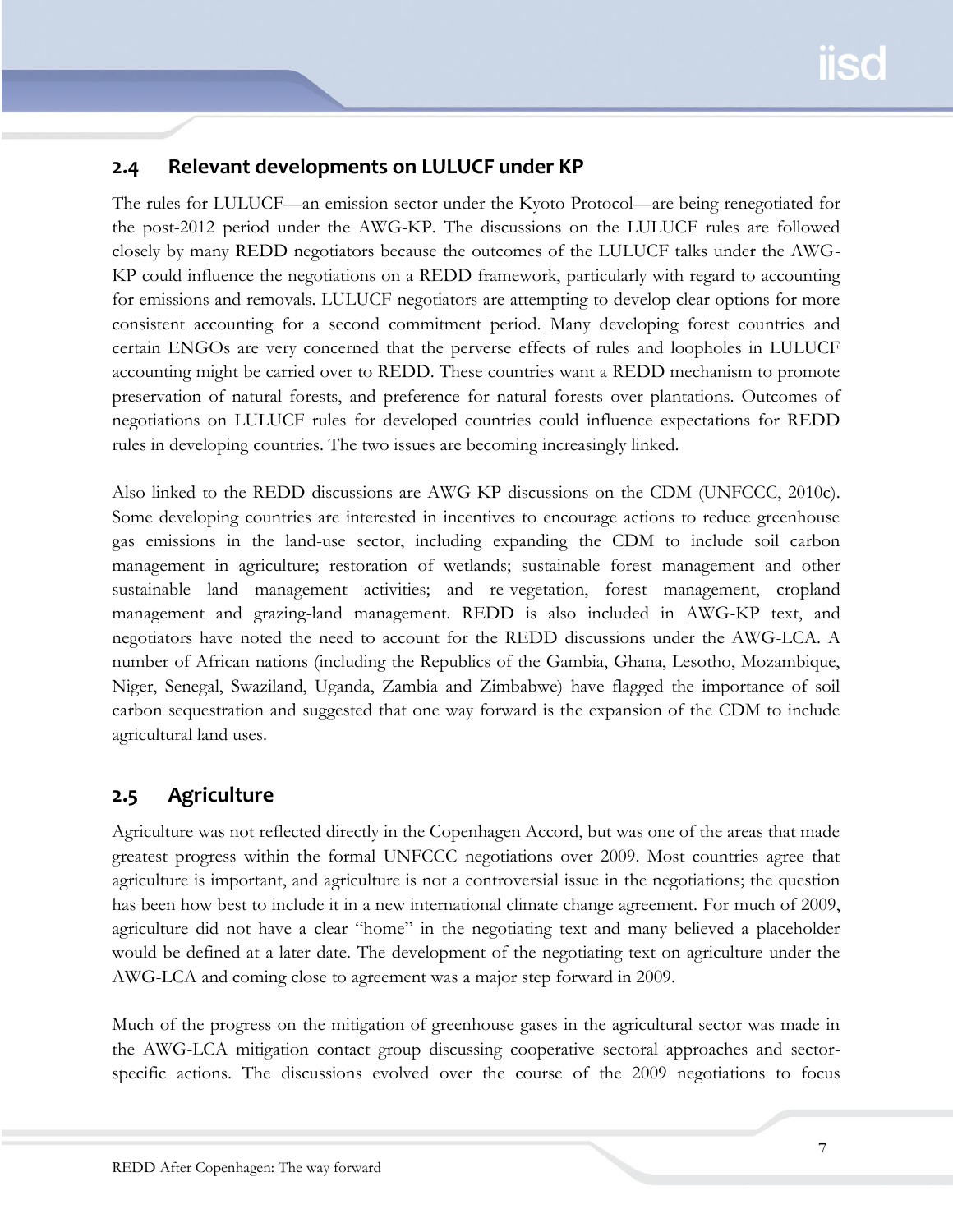specifically on agriculture, producing the COP 15 draft decision "Cooperative sectoral approaches and sector-specific actions in agriculture" (UNFCCC, 2010a). As no decisions were made at COP 15 on the text developed by the AWG-LCA, the agriculture text remains on the negotiating table, with no opportunity for decision until COP 16 in Cancun in December 2010.

Like all the AWG-LCA text, all of the negotiating text on agriculture remains bracketed, or undecided, and open to future negotiation. The main points of agreement in the text are:

- Recognition of the relationship between agriculture and food security, and the link between adaptation and mitigation;
- A decision that parties promote and cooperate in research, development and transfer of technologies for the mitigation of agricultural greenhouse gas emissions; and
- A request for the SBSTA to establish a programme of work on agriculture.

The critical sticking points at the end of Copenhagen were:

- Whether countries "should" or "shall" promote and cooperate in research, development and transfer of technologies for the mitigation of agricultural greenhouse gas emissions. The choice of terminology will carry a legal meaning, and will need to be agreed upon by parties.
- Language on trade included by Argentina that notes that actions in the agriculture sector should "not constitute a means of or unjustifiable discrimination or a disguised restriction on international trade." Venezuela was concerned about trade and livelihoods.

Some countries are exploring supporting a programme of work on agriculture under the SBSTA 32 "mitigation" agenda item. (The mitigation item has not been on the SBSTA agenda since June 2008 to avoid overlap with mitigation discussion under the AWG-LCA.) There is some precedent for a focus on agriculture: the first in-session workshop on mitigation held at SBSTA 20 focused on the agriculture and energy sectors, looking at the themes of sustainable development, opportunities and solutions, and vulnerability and risk as they relate to mitigation of climate change. Agriculture was covered in some depth due in large part to the important role of agriculture as a sustainable development concern in developing countries. Including agriculture as a sub-item would allow countries to begin the necessary work on agriculture in June 2010, without waiting for a COP 16 decision, and would ensure that agriculture is on the COP agenda. Waiting for COP 16 could be risky: a sectoral approach on agriculture would be part of a package/overall agreement considered at COP 16, and there is no guarantee that a decision will be reached on an international post-2012 agreement.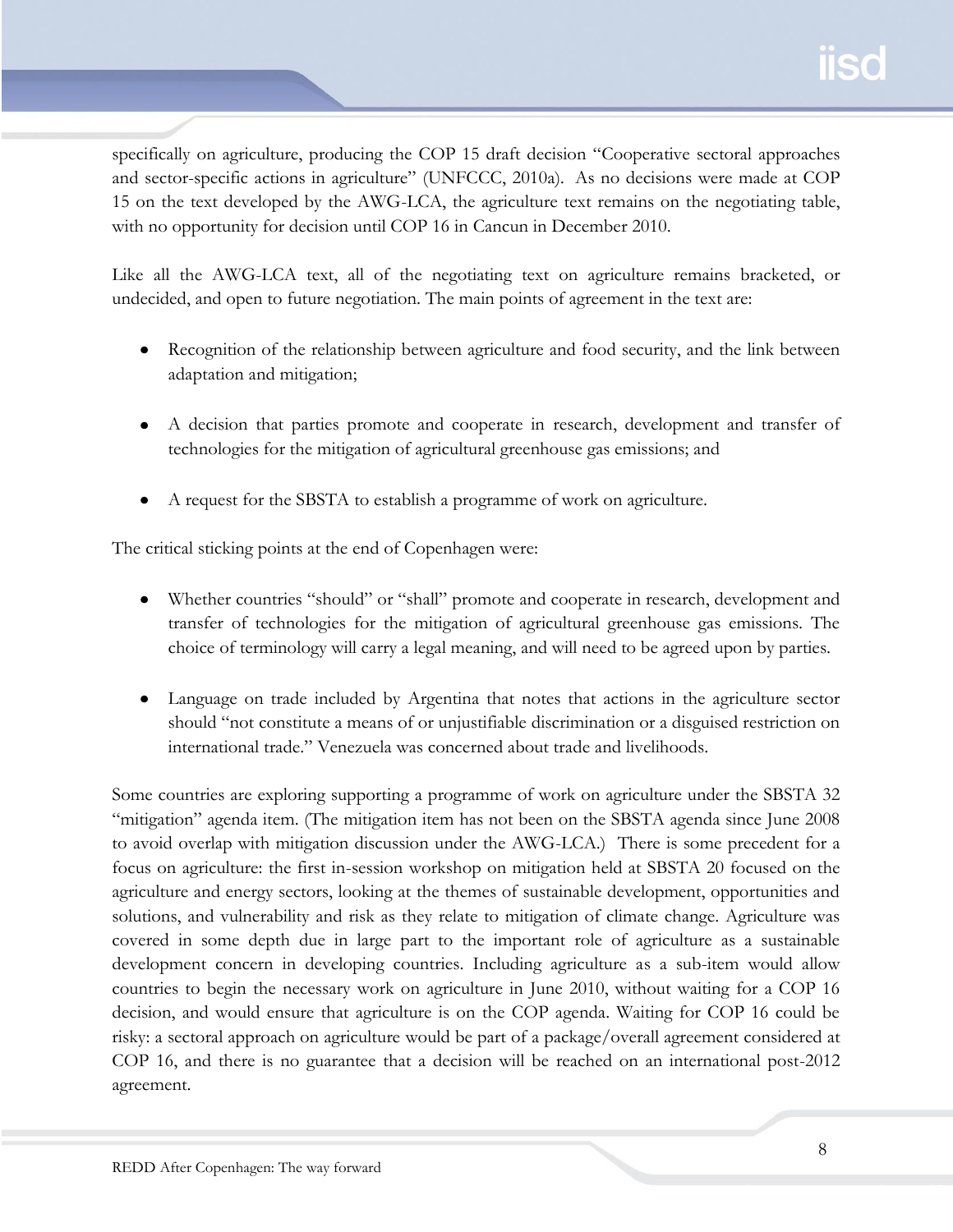An important announcement in Copenhagen was the Global Research Alliance on Agricultural Greenhouse Gases. This initiative is completely outside the UNFCCC, but will help to achieve objectives of the convention (e.g., greenhouse gas accounting, targets). The alliance, which brings together over 20 countries, will initially be focused on information sharing, and over time will undertake collaborative projects.<sup>3</sup> Potential research areas include livestock emissions management, carbon sequestration in agricultural landscapes, MRV of soil carbon, arable cropping systems and rice cropping systems. The alliance was spearheaded by New Zealand, and the virtual research network will be patterned on the country's Livestock Emissions and Abatement Research Network.

 $\overline{a}$ 

<sup>3</sup> The group includes Australia, Canada, Columbia, Chile, Denmark, France, Germany, Ghana, India, Ireland, Japan, Malaysia, Netherlands, New Zealand, Spain, Sweden, Switzerland, United Kingdom, United States, Uruguay and Vietnam.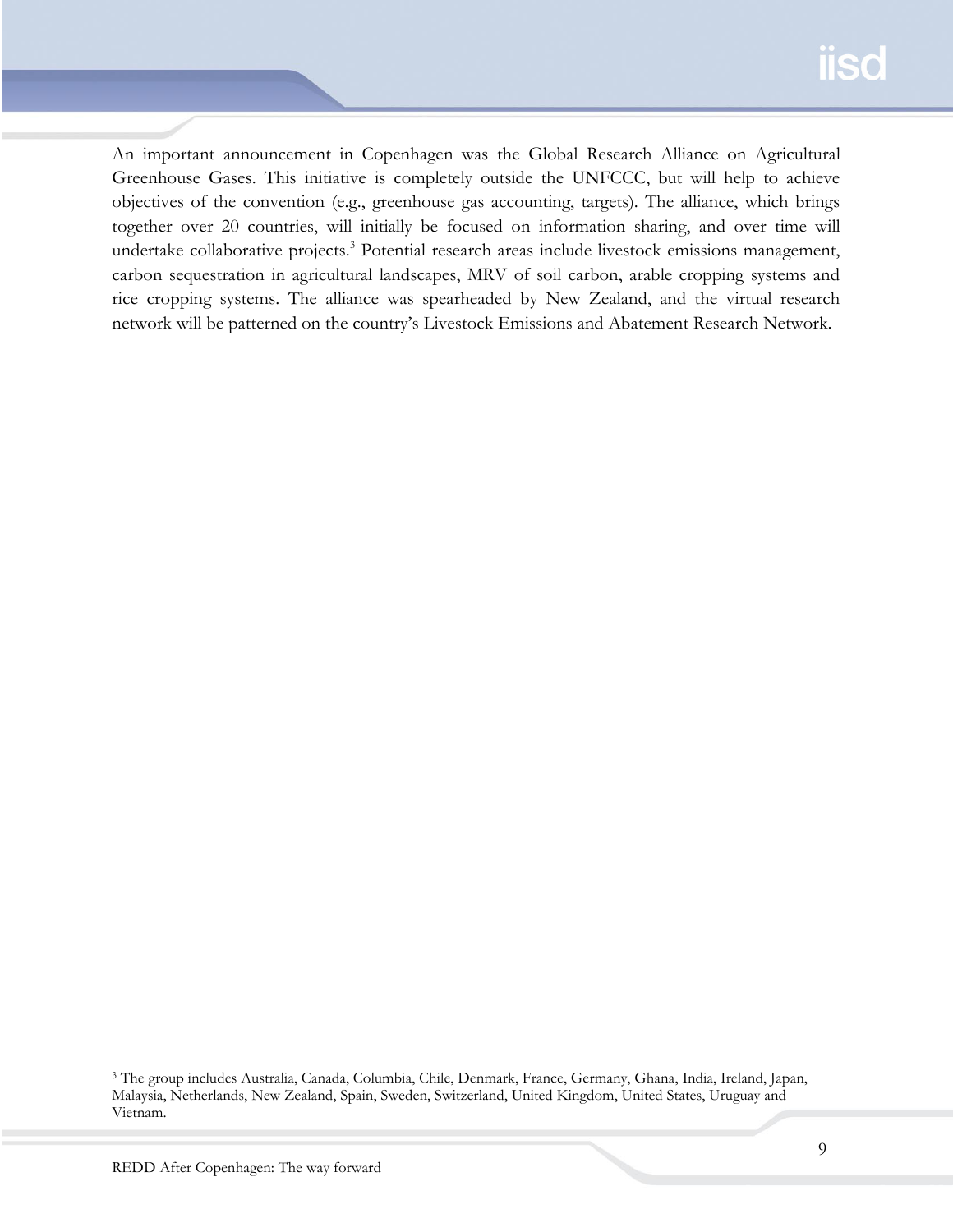# <span id="page-14-0"></span>**3.0 Key Areas for Moving Ahead with REDD Implementation**

# <span id="page-14-1"></span>**3.1 Scope and scale**

The draft AWG-LCA text had determined that REDD could include the following mitigation actions:

- Reducing emissions from deforestation
- Reducing emissions from forest degradation
- Conservation of forest carbon stocks
- Sustainable management of forest
- Enhancement of forest carbon stocks

The scope of REDD largely refers to what land use/land cover type will be eligible for REDD-plus payments. The main text relating to eligibility of activities in REDD-plus (including recent informal draft texts from Copenhagen) has remained consistent with the Bali decision on REDD-plus through COP 14 and 15:

*policy approaches and positive incentives on issues relating to reducing emissions from deforestation and forest degradation in developing countries; and the role of conservation, sustainable management of forests and enhancement of forest carbon stocks in developing countries.* (UNFCCC, 2007, Decision 2/CP.13, paragraph 1(b)iii)

This implies that the current scope corresponds to what is defined as "REDD-plus" in the current UNFCCC jargon. REDD-plus would include reducing emissions from (gross) deforestation (changes from "forest" to "non-forest" land cover types are included); forest degradation (shifts to lower carbon stock densities within forest); and restocking within and towards forests.

However, eligibility would depend on what is defined as a forest, as well as interpretation of the meanings of sustainable management of forests and enhancement of carbon stocks. The current definition of forest under the UNFCCC, with its combination of biophysical and institutional aspects of temporarily unstocked forest, has been problematic in the application of afforestation and reforestation rules under the CDM. The forest definition is equally challenging for REDD-plus, with the implicit assumption that "forest institutions" are to play a dominant role. A purely tree-cover based definition includes many tree and tree crop plantations and agroforestry systems (Van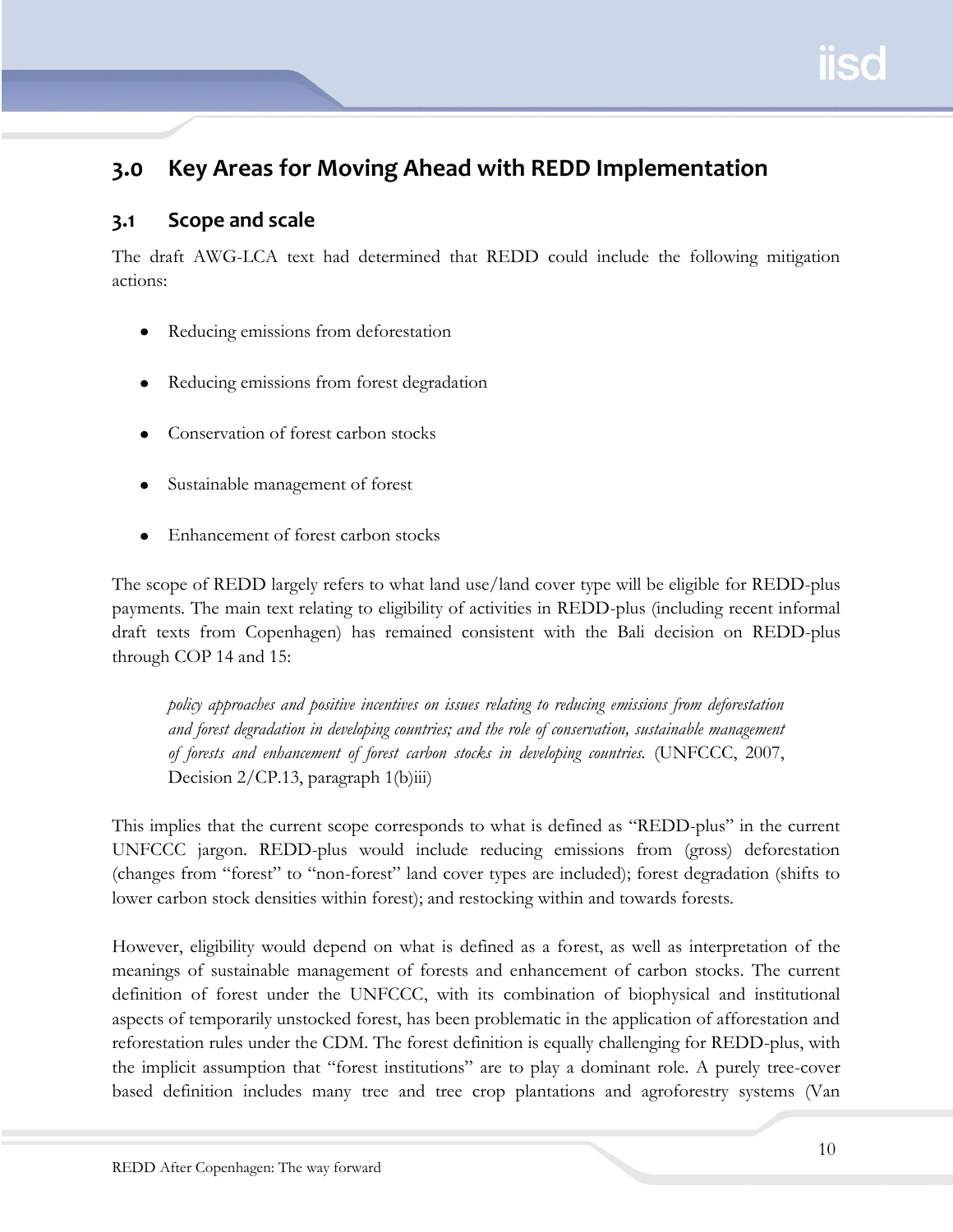Noordwijk & Minang, 2009). A much more stringent natural forest definition that is more relevant for biodiversity conservation misses out on a lot of emissions and emission reduction potential (Sasaki & Putz, 2009).

Besides the forest definition question, a number of issues challenge the scope of REDD-plus as currently defined. These include:

- 1. The extent of drivers of deforestation; and
- 2. Consideration and interpretation of REDD-plus within the context of the UNFCCC AWG-LCA text.

# <span id="page-15-0"></span>*3.1.1 Drivers of deforestation*

A complex set of direct and indirect factors interact to drive tropical deforestation. Geist and Lambin (2002) found that the most prominent proximate (direct) drivers are agricultural expansion, wood extraction and infrastructure extension, which themselves are driven by underlying economic factors, institutions, national policies and remote influences. It is obvious that for REDD to be effective in reducing emissions from deforestation, it must adequately address the drivers of deforestation.

The different land uses that are included and excluded under different framings of REDD are deeply interlinked. Agricultural expansion is the leading cause of land-use change associated with deforestation in the tropics.<sup>4</sup> Consequently, a landscape under a REDD-plus deal may well be influenced by activities in landscapes that fall outside of that particular REDD framework. Put differently, a REDD deal may reduce deforestation in one landscape, only to push the deforesting activities into a neighbouring landscape not included in the REDD framework.

These drivers of deforestation create linkages between REDD-plus and other sectors such as agriculture, environment and mining. These linkages vary with local conditions in different countries meaning that additional policy actions in other sectors may be needed in order to achieve REDDplus. The scope of REDD-plus thus expands beyond the options and eligible actions currently referred to in the draft text.

 $\overline{a}$ 

<sup>&</sup>lt;sup>4</sup> "Agricultural expansion is, by far, the leading land-use change associated with nearly all deforestation cases (96%). It includes, with more or less equal frequencies, forest conversion for permanent cropping, cattle ranching, shifting cultivation, and colonization agriculture" (Geist & Lambin, 2002, p. 145).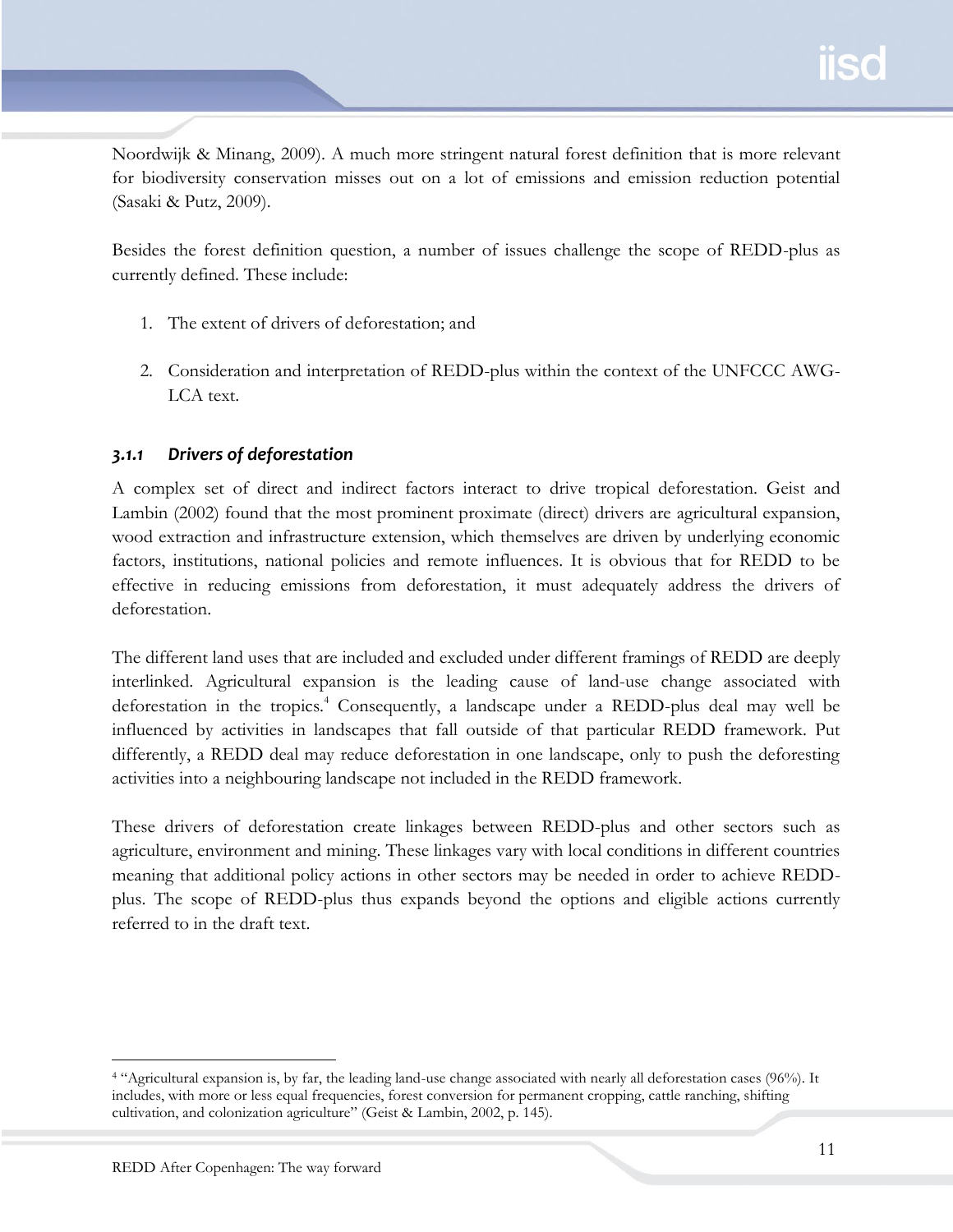#### <span id="page-16-0"></span>*3.1.2 REDD-plus and other relevant UNFCCC texts*

The implementation of REDD-plus will also be affected by other issues negotiated under the AWG-LCA, such as NAMAs or other LULUCF actions. A key question in this regard is whether or not REDD should be part of NAMAs. This could potentially eliminate the need for specific REDDplus criteria to determine the eligibility of forest-related activities; REDD under NAMAs could also allow for full accounting of all carbon stocks and changes in a landscape. Both could have substantial impacts on the eligibility of activities as well as the integrity of emissions reductions achieved. The text on MRV, for instance, encourages the use of the IPCC Good Practice Guidance Report that also emphasizes landscape accounting—including agriculture, forestry and other land uses. If this is eventually adopted by most countries, then the definition problem would be resolved. It would also reduce the need to develop a patchwork of additional rules and definitions to deal with various accounting problems.

Within the framework of NAMAs, there is also the challenging question of how REDD-plus discussions will fit at the local level. In other words, how can the national reporting dimensions be aligned with local level actions? The main question would be how to plan and report the national REDD target at a local level (for example at the provincial level) and across various sectors. Would there be negotiations at these levels to enable proper planning and targeting? Would aggregating from local to national be a simple addition?

Further references in existing REDD texts to adherence to other related conventions raise even more questions about the scope of REDD. The informal REDD text from Copenhagen reiterates the following aspects outlined in the Bali REDD decision:

*Demonstration activities should be consistent with sustainable forest management and consider the relevant provisions of the United Nations Forum on Forests, United Nations Convention to Combat Desertification and the Convention on Biological Diversity.* (UNFCCC, 2008)

In conclusion, details of the scope and scale of REDD-plus are therefore dependent on a set of key issues such as the definition of forest, the set of rules being defined for accounting which compels considerations beyond forests, considerations for drivers of deforestation and the emergence of NAMAs as a strong post-2012 mechanism in Copenhagen. Careful consideration should be given to these issues in the negotiations of modalities and procedures for REDD-plus in the next few years.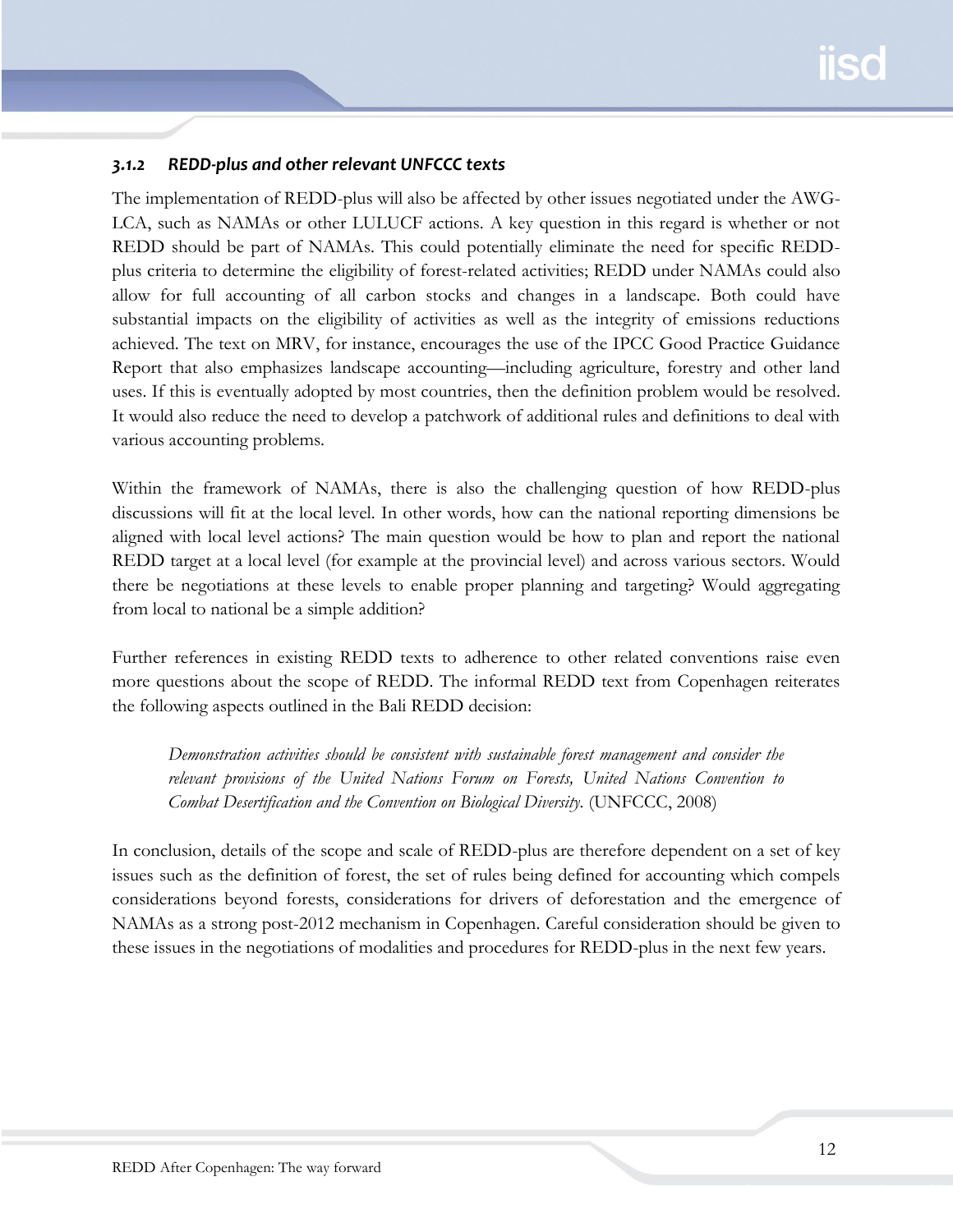*Key questions/issues for the way forward in the negotiations*

- What is the operational definition of a forest, and how do we define "sustainable management of forests" and "enhancement of carbon stocks"?
- How do we ensure a multisectoral approach that adequately addresses the drivers of deforestation?
- If REDD forms part of NAMAs, how do we reconcile national reporting with local-level actions?

# <span id="page-17-0"></span>**3.2 REDD safeguards**

The draft AWG-LCA text notes that the following safeguards should be promoted and supported:

- That actions complement or are consistent with the objectives of national forest programmes and relevant international conventions and agreements
- Transparent and effective national forest governance structures are needed, taking into account national legislation and sovereignty
- Respect for the knowledge and rights of indigenous peoples and members of local communities, by taking into account relevant international obligations, national circumstances and laws, and noting that the General Assembly has adopted the United Nations Declaration on the Rights of Indigenous Peoples
- Full and effective participation of relevant stakeholders, including in particular indigenous peoples and local communities in actions referred to in paragraphs 3 and 5 below
- Actions that are consistent with the conservation of natural forests and biological diversity, ensuring that actions referred to in paragraph 3 below are not used for the conversion of natural forests, but are instead used to incentivize the protection and conservation of natural forests and their ecosystem services, and to enhance other social and environmental benefits
- Actions to address the risks of reversals
- Actions to reduce displacement of emissions

Protection of the rights of indigenous peoples and local communities—one of the safeguard principles in the negotiating text—has been a contentious issue in the negotiations. These two groups are of particular interest in the REDD discussion because of linkages to their rights, livelihoods and well-being. For example, the availability of payments for carbon services could lead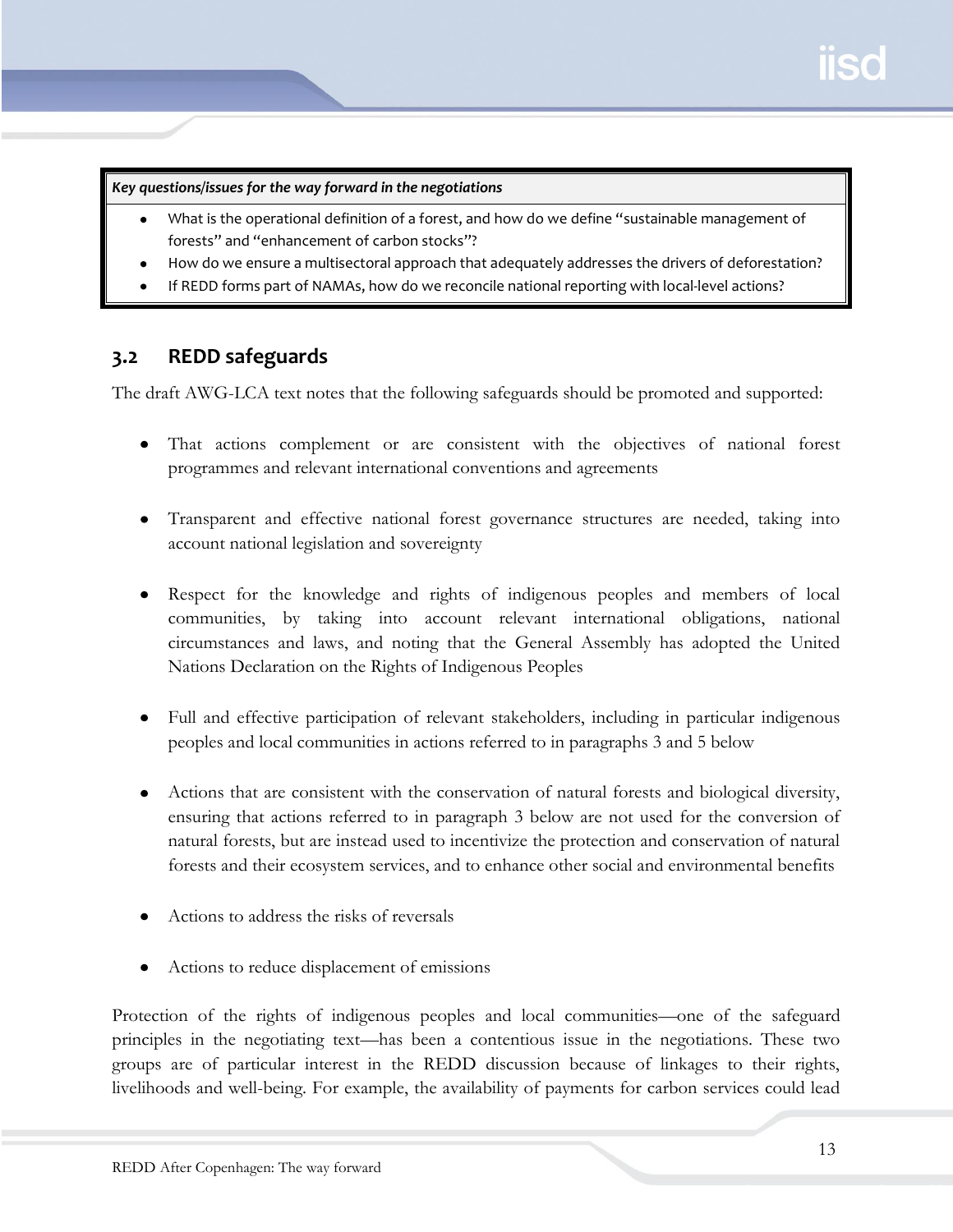to conflicts between local communities and other actors involved in carbon trade, in particular if tenure rights are not clear. Property titles for local communities must be secured in order to ensure that they can benefit from REDD-plus.

Countries will need to ensure stakeholder engagement in REDD projects and processes. This will require consideration of consultation processes to engage stakeholders in planning and delivering REDD projects and programmes. Ensuring adequate involvement of local communities can enhance the likelihood of REDD success.

A number of key issues for the way forward can be identified in relation to safeguards. These include:

- Global standards versus national circumstances;
- The CDM experience on national rules for sustainable development; and
- Policy reforms.

## <span id="page-18-0"></span>*3.2.1 Global standards versus national circumstances*

Given the wide differences between the historical and economic drivers of deforestation, national and sectoral land-use policies and regulations, and climate profiles that constitute national circumstances, there are ongoing discussions as to whether to leave the safeguards for international regulations or cede to national level, as was the case with the CDM. Some argue for general principles at the global level and then more specific criteria and indicators at the country level. One specific example of this is the current AWG-LCA and SBSTA text that calls for country guidelines on the involvement in of local people in MRV:

*Full and effective participation of relevant stakeholders, including in particular indigenous peoples and local communities in actions referred to in paragraphs 3* [actions] *and 5* [strategies, forest reference emission level and/or forest reference level, monitoring and reporting]. (UNFCCC, 2010b)

*Encourages, as appropriate, the development of guidance for effective engagement of indigenous peoples and local communities in monitoring and reporting.* (UNFCCC, 2009b)

Every country needs to establish a clear understanding of where they are as far as potential safeguards are concerned. There are opportunities to do so within the REDD readiness process. However, countries that do not have a REDD readiness programme can initiate their own process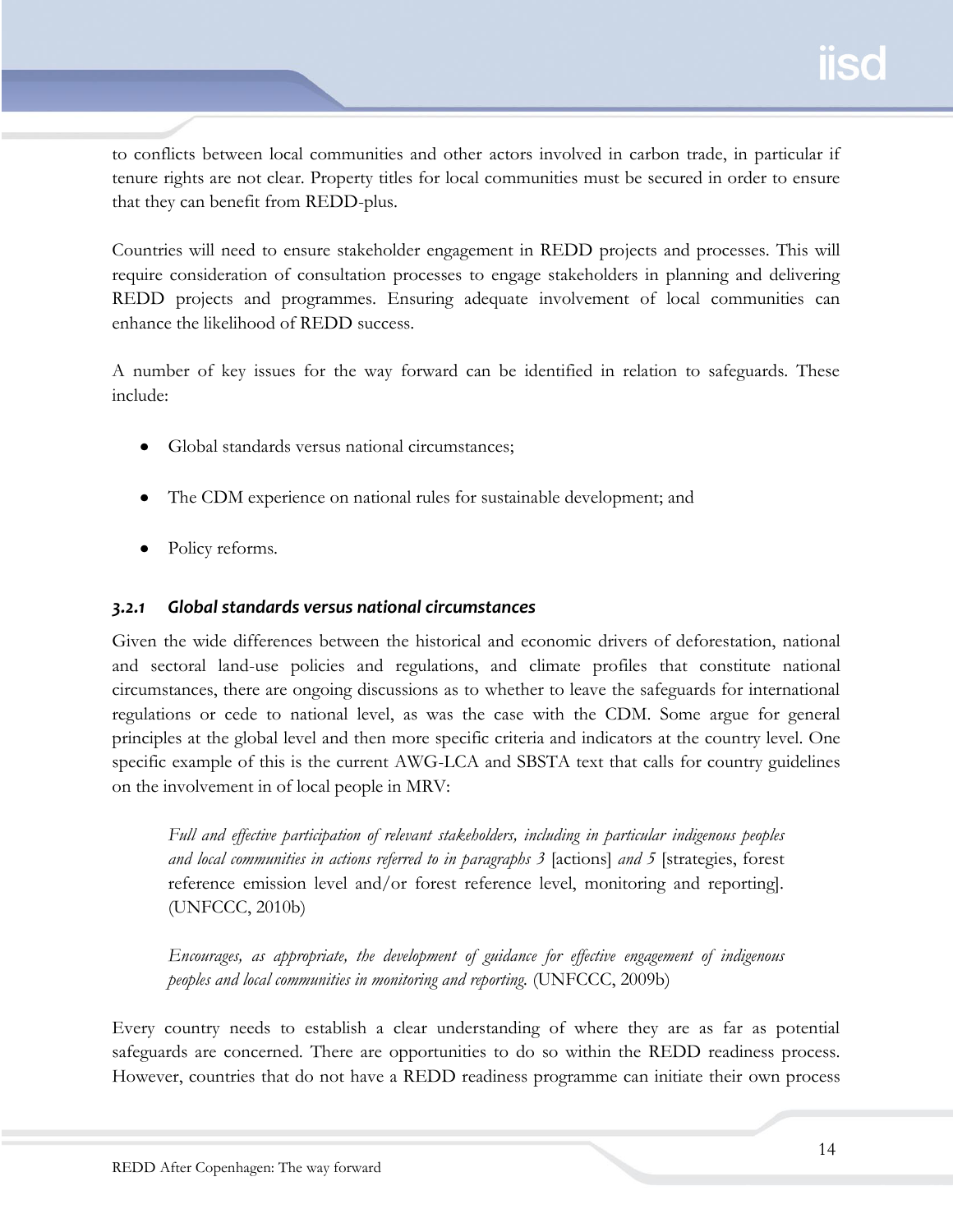to improve understanding. An example of such a process is the Indonesia Forest Carbon Alliance process in Indonesia.

#### *Box 1: The Indonesia Forest Carbon Alliance (IFCA) experience*

In what could be referred to as the first REDD Readiness Mechanism, the Government of Indonesia began a REDD policy development process in July 2007. The aim was to move into site-based testing following developments after COP 13 in Bali. With funding and technical support from the World Bank and the governments of Australia, Germany and Britain, the Ministry of Forestry's Research and Development Agency put together a consultation and study process for the IFCA. This involved a wide range of stakeholders from civil society, government, academia and international institutions.

The IFCA process consisted mainly of a series of studies and public consultations. Experts were identified and invited to plan and implement eight separate studies related to REDD methodology, financing and implementation. The process aimed to determine data availability on carbon stocks and land-use change, priorities in the areas of deforestation and degradation, potential of current policy and legal frameworks and potential mechanisms for carbon markets. Two national workshops were held in August and October 2007 and regional consultations in Papua and Aceh respectively. Prior to each workshop, ministry experts held a writing retreat to review the findings of each of the studies. This kind of early action has clearly contributed to Indonesia's lead role in REDD-plus demonstration initiatives today. Other countries should encourage such proactive results.

## <span id="page-19-0"></span>*3.2.2 The CDM experience on national rules for sustainable development*

Similar to the CDM, countries may be required to develop procedures and criteria for validating projects. Article 12 of the Kyoto Protocol stipulates that CDM projects must contribute to sustainable development in host countries. Host countries are responsible for defining sustainable development criteria and ensuring that projects adhere to these criteria as a condition for CDM project registration. Therefore, countries have to define a procedure for project approval. Most countries developed simple checklists often consisting of social, environmental and economic benefits. At times, the procedure is subjective, indicating there is room to learn from more objective tools such as the South-South Matrix, Gold Standard and Climate, Community and Biodiversity Alliance standard that allow for more objective evaluations. The lack of a common standard or benchmark for sustainable development criteria has led to an inadequate consideration of sustainable development in CDM projects.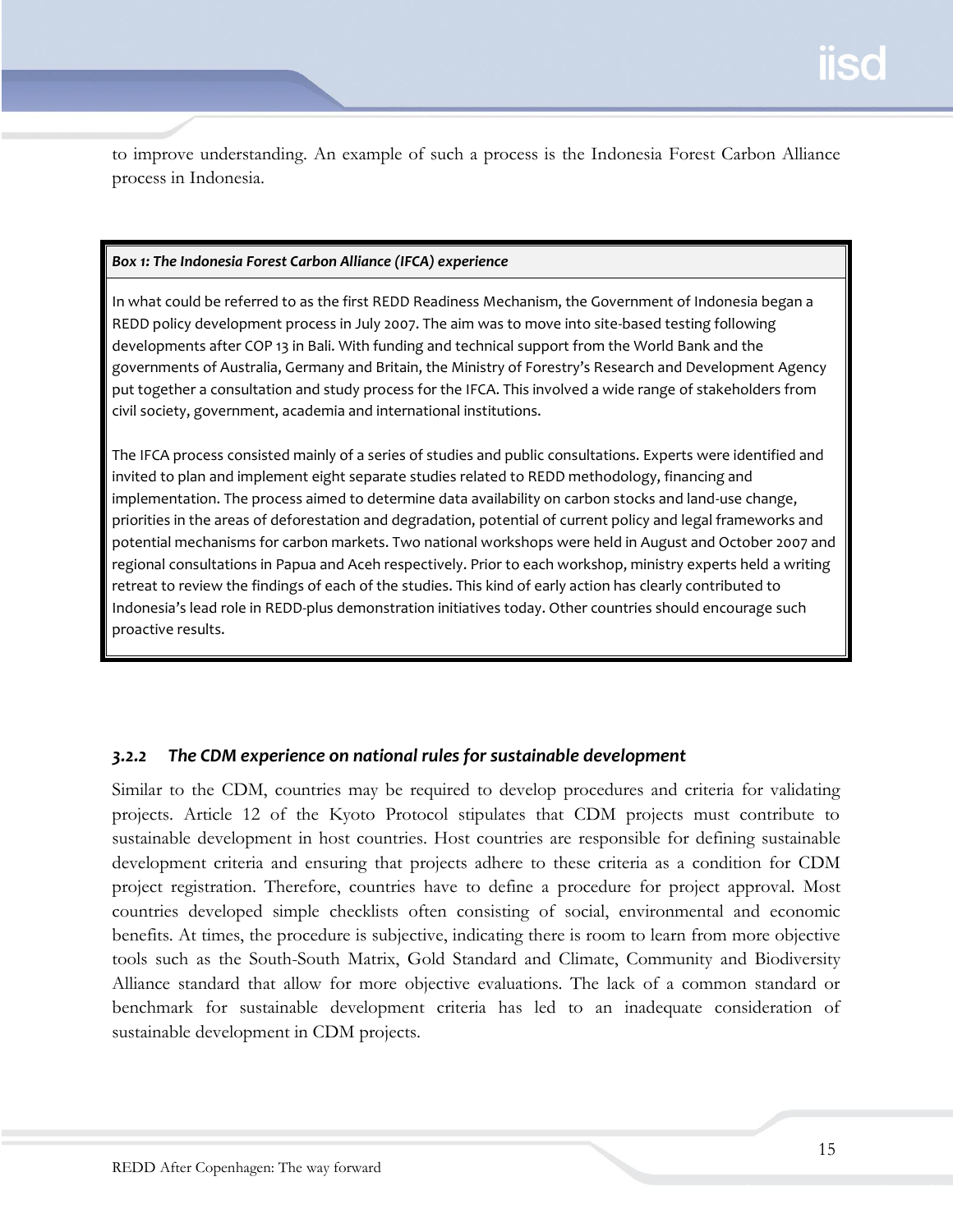## <span id="page-20-0"></span>*3.2.3 Policy reforms*

Successfully implementing safeguards will require substantial changes in policy in several countries. For example, ground rules and procedures for consultation and/or prior and informed consent on REDD-plus need to be set. Rights to carbon revenues need to be clarified in many cases. These and other critical policy issues need specific attention in the coming years in order to make the REDDplus framework operational on the ground.

#### *Key questions/issues for the way forward in the negotiations*

- What is the current state of access and rights to natural resources for key stakeholders?
- Which social, environmental and economic standards should be met to ensure that local community rights and environmental services are sustained?
- Which changes need to be made to national or local policies to ensure or enhance rights?

# <span id="page-20-1"></span>**3.3 Monitoring, reporting and verification**

Estimates of reductions or increases of emissions should be results-based, demonstrable, transparent, verifiable and estimated consistently over time. This requires setting up national systems for specifying data, data collection, analysis and storage for purposes of MRV of greenhouse emission reductions and sinks. It also involves establishing baselines and parameters for assessing additionality. Recent UNFCCC (2009b) texts on MRV include:

- Identification of drivers of deforestation and forest degradation resulting in emissions and also the means to address these;
- Identification of activities within the country that result in reduced emissions, increased removals and stabilization of forest carbon stocks;
- Use of the most recent IPCC guidance and guidelines, as adopted or encouraged by the Conference of the Parties, as appropriate, as a basis for estimating anthropogenic forestrelated greenhouse gas emissions by sources and removals by sinks, forest carbon stocks and forest area changes;
- Establishing, according to national circumstances and capabilities, and taking note of, if appropriate, the guidance on consistent representation of land in the IPCC Good Practice Guidance for LULUCF, robust and transparent national forest monitoring systems and, if appropriate, subnational systems as part of national monitoring systems that: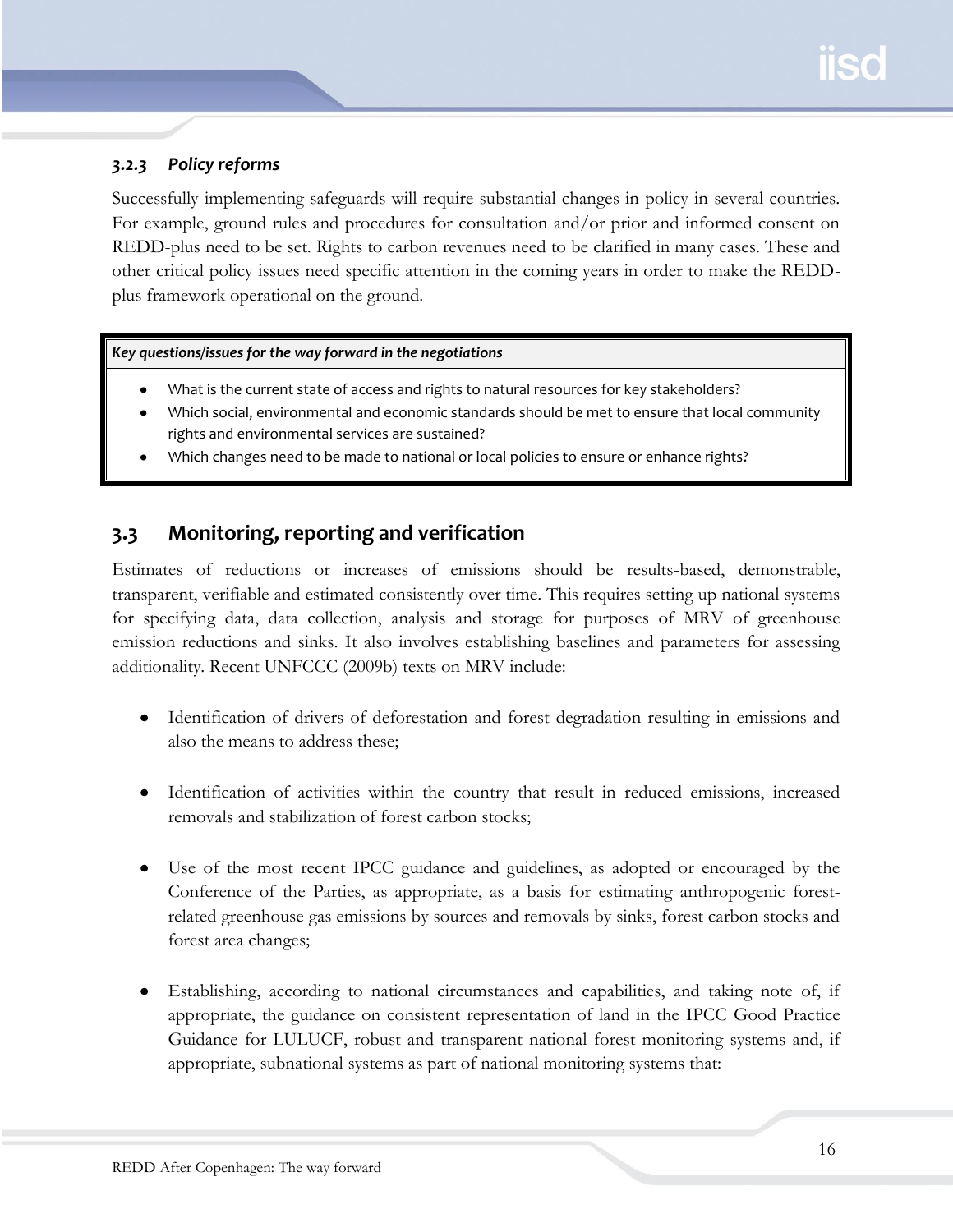- Use a combination of remote sensing and ground-based forest carbon inventory approaches for estimating, as appropriate, anthropogenic forestrelated greenhouse gas emissions by sources and removals by sinks, forest carbon stocks and forest area changes;
- Provide estimates that are transparent, consistent, as far as possible accurate, and that reduce uncertainties, taking into account national capabilities and capacities;
- Are transparent and their results are available and suitable for review as agreed by the Conference of the Parties.

## <span id="page-21-0"></span>*3.3.1 The IPCC Good Practice Guidance*

Though informal, the introduction of IPCC Good Practice Guidance reporting as part of the formal process of REDD in the current texts could bring about a very dynamic phase of REDD development (IPCC, 2003). The introduction of Agriculture, Forestry and Other Land Use (AFOLU) accounting implies accounting for all carbon stock changes in the landscape. It calls for two variables to be measured and estimated in order to calculate changes in forest carbon: forest area change and carbon stocks change estimation or emission factors (carbon per hectare). Remote sensing has been the dominant method of determining forest area changes (both deforestation and regrowth), while inventories and other methods are mostly used in the estimation of stock changes or emission factors. The Good Practice Guidance report provides three levels or "tiers" as regards use of data, described in Table 1.

| <b>Tier</b>       | <b>Description</b>                            | Comments                                        |
|-------------------|-----------------------------------------------|-------------------------------------------------|
| Tier <sub>1</sub> | Use of default values (e.g. IPCC)             | Involves less cost, minimal capacity and        |
|                   | Use of very coarse activity data (e.g. Global | provides least accurate estimates of            |
|                   | data sets)                                    | emissions and removals                          |
|                   | Use of simple tools and methods               |                                                 |
| Tier 2            | Use of country-defined emission factors       | Involves moderate costs, moderate capacity      |
|                   | Use of specialized land-use data (often       | and provides improved estimates of              |
|                   | representative data sets)                     | emissions and removals, baselines, etc.         |
|                   | Use of higher resolution spatial data         |                                                 |
|                   | Use of advanced methods and tools (e.g.,      |                                                 |
|                   | remote sensing and field inventories)         |                                                 |
| Tier 3            | Use of specific and detailed factors          | Involves higher costs, high analytical capacity |
|                   | Use of fine resolution land use / spatial     | and skills, good results for baselines,         |
|                   | data (often area specific)                    | emissions and removals                          |
|                   | Use of complex modelling approaches           | Also optimizes ability to monetize carbon       |

#### **Table 1: IPCC Reporting Tiers**

Source: IPCC, 2003.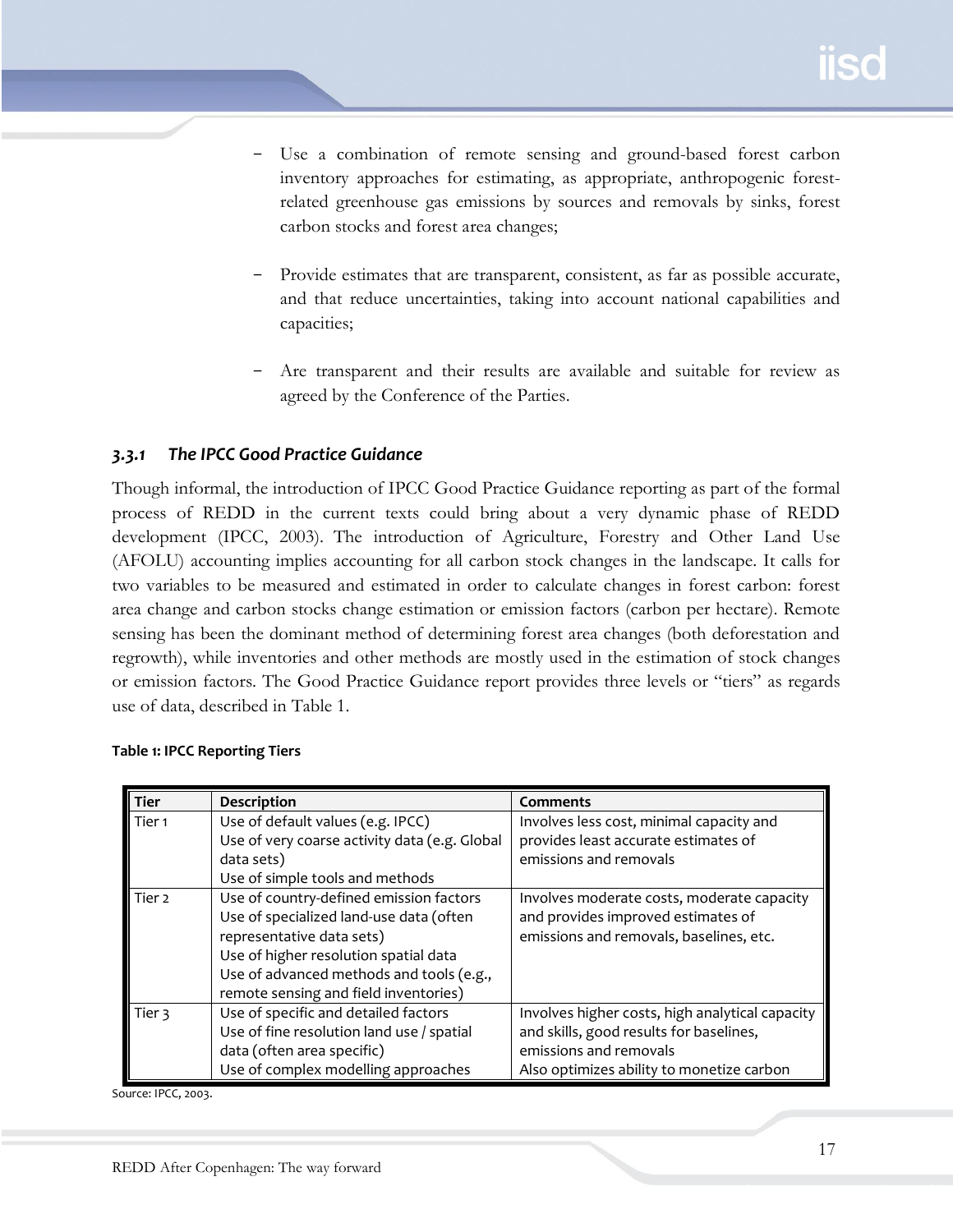#### <span id="page-22-0"></span>*3.3.2 Phased MRV approaches*

The various tiers recommended by the IPCC provide for progressive MRV capacity development and processes at the level of REDD implementation. Given the developments in the informal AWG-LCA text, there is clarity on what should be done. Although Tier 1 methods might be less accurate, they require less capacity and less cost, and hence can be developed in least developed countries with the least capacity. Countries can then progress through to Tiers 2 and 3 accordingly. Figure 1 shows progressive development of MRV systems within the REDD Readiness phases. Understanding what is feasible at country level is important for negotiating purposes.

#### **Figure 1: Development of MRV systems within the REDD Readiness phases.**



Assessing the capacity of a country to implement these tiers is extremely important and should be a key activity in REDD strategy development. A corresponding phased MRV capacity development framework could emerge from the REDD strategy process.

#### *Key questions/issues for the way forward in the negotiations*

- What is the current state of data, data collection, analysis and storage for purposes of MRV of GHG emission reductions?
- What tier of IPCC reporting data is feasible at the country level?
- What phase of MRV capacity development can be achieved, based on existing MRV capacity?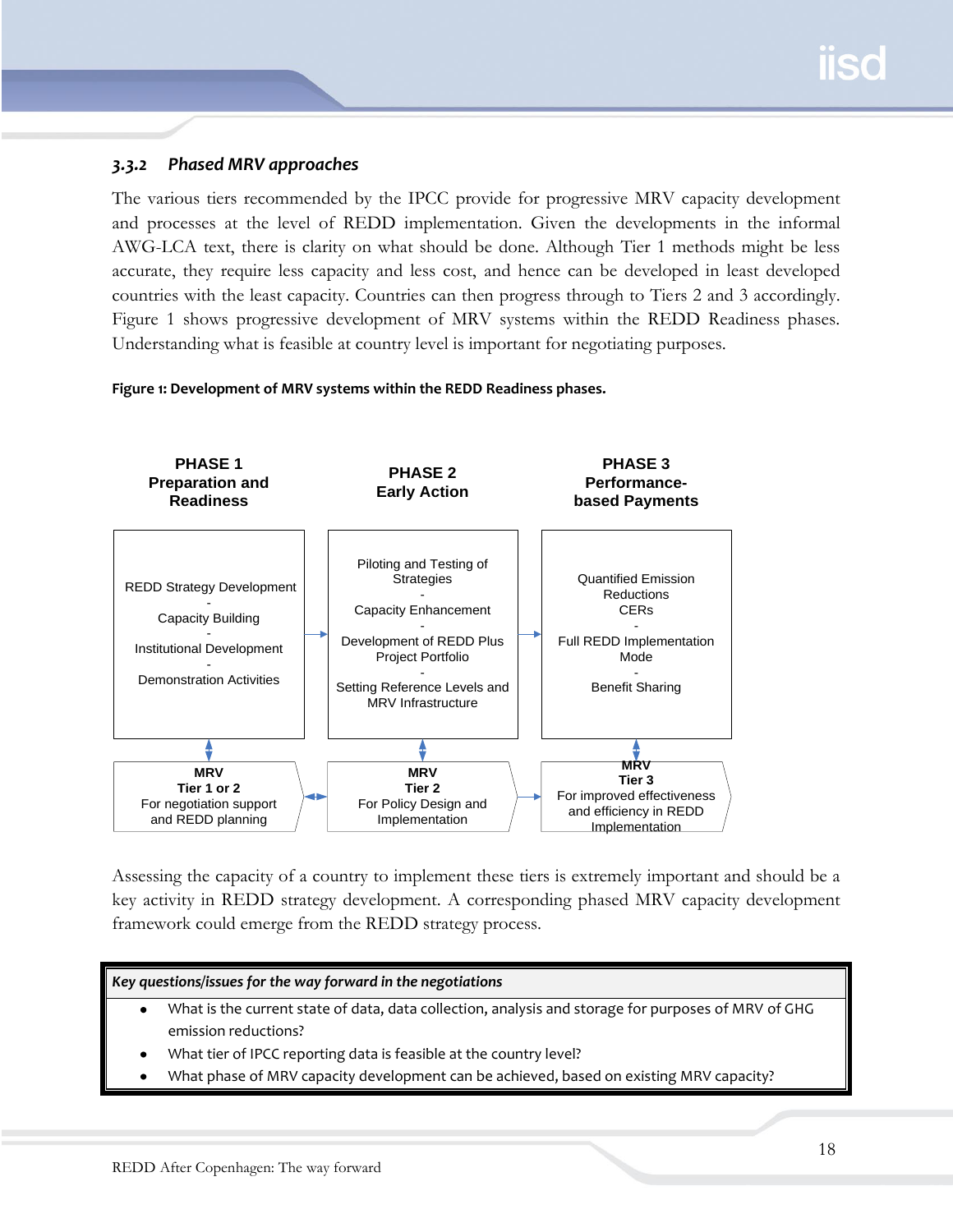# <span id="page-23-0"></span>**3.4 Institutional arrangements**

Implementing REDD-plus in an effective manner will require a set of rules and institutions, and negotiators will need to consider a guiding framework for these institutional arrangements. Discussions will need to consider coordination of efforts, support of actions, MRV performance and resolution of potential conflicts. The current draft negotiating text of the AWG-LCA considers issues related to a guiding framework, including:

- Under the authority and guidance of the COP;
- Promotion of broad country participation;
- Integrating REDD in NAMAs, or REDD as a separate mechanism;
- Be results-based;
- MRV modalities;
- Financing options; and
- Coordination of activities.

The institutions to deliver REDD programmes will build on current programmes and experiences. Current institutions include the UN-REDD Programme, World Bank's Forest Carbon Partnership Facility (FPCF), Brazilian Amazon Fund, Congo Basin Forest Fund, and Guyana REDD+ Investment Fund. An outstanding question is: Should a new REDD-plus institution be formed, or should existing institutions be used, subject to quality standards across REDD-plus initiatives that are set out at the international level?

As discussed in the previous IISD-ICRAF paper, developing countries want an equitable governance regime under COP guidance that provides direct and easy access to funds. Developing countries tend to favour the establishment of new institutions under the UNFCC because of their dissatisfaction with the operations of the World Bank and the Global Environment Facility (GEF). Developed countries tend to favour building on existing institutions to the extent possible (Minang, et al., 2009).

The Informal Working Group on Interim Finance for REDD-plus (IWG-IFR, 2009) has noted the following important functions for any REDD-plus partnership: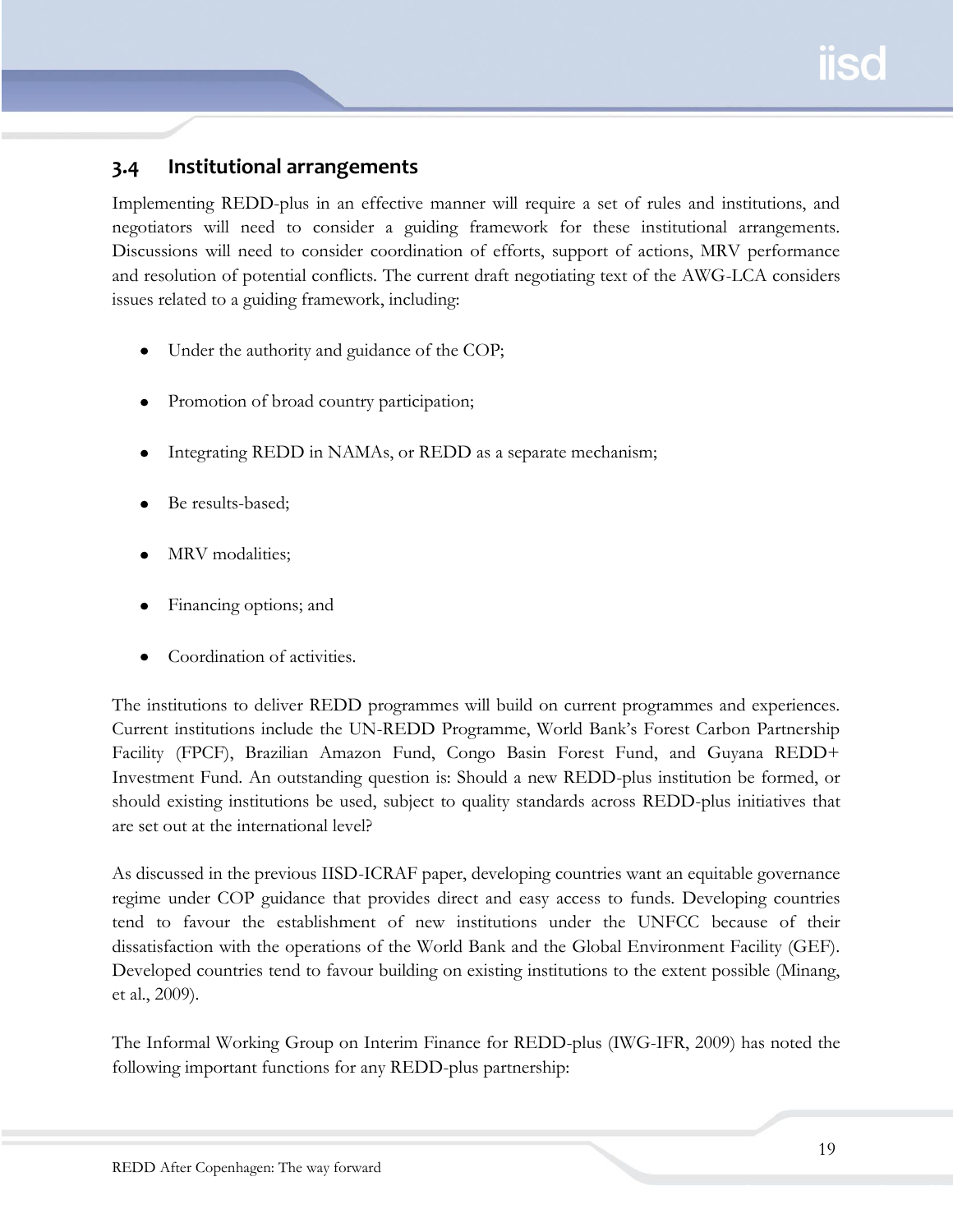- Overall policy coordination on REDD-plus;
- Provision of technical support and best practice sharing;
- Financial functions;
- Registry functions, matching and recording of grant funding, performance payments and emission reductions achieved;
- Certification of eligibility for the phases of REDD-plus;
- Technical advice;
- Certification of reference levels; and
- Verification of results.

The link between NAMAs and REDD-plus is an outstanding issue in the negotiations. The discussion is linked to institutional and financing arrangements. Countries need to determine if a specific body is needed to supervise REDD-plus, or if the broader framework for NAMAs could apply to REDD-plus. Many countries have included REDD-plus actions in their list of NAMAs submitted to the UNFCCC (see Annex 1). Considerable work remains on the institutional and governance modalities for NAMAs; but quick-start funding is expected to flow in 2010, so interim arrangements will likely be developed in the short term.

Another issue requiring continued negotiation is whether REDD-plus will allow for subnational strategies and monitoring frameworks. Most countries agree that accounting will have to take place at the national level to account for displacement of emissions and to implement REDD-plus at the national scale. REDD-net notes that the risk of displacement of emission is significantly higher in a framework that measures individual project emission changes, rather than changes across an entire country. National accounting would minimize the risk of displacement, but would require significant improvements in measurement and monitoring capacities in many developing countries (Bleaney, Peskett & Mwayafu, 2010). Some parties suggest that developing countries could begin with subnational accounting and eventually move to national accounting.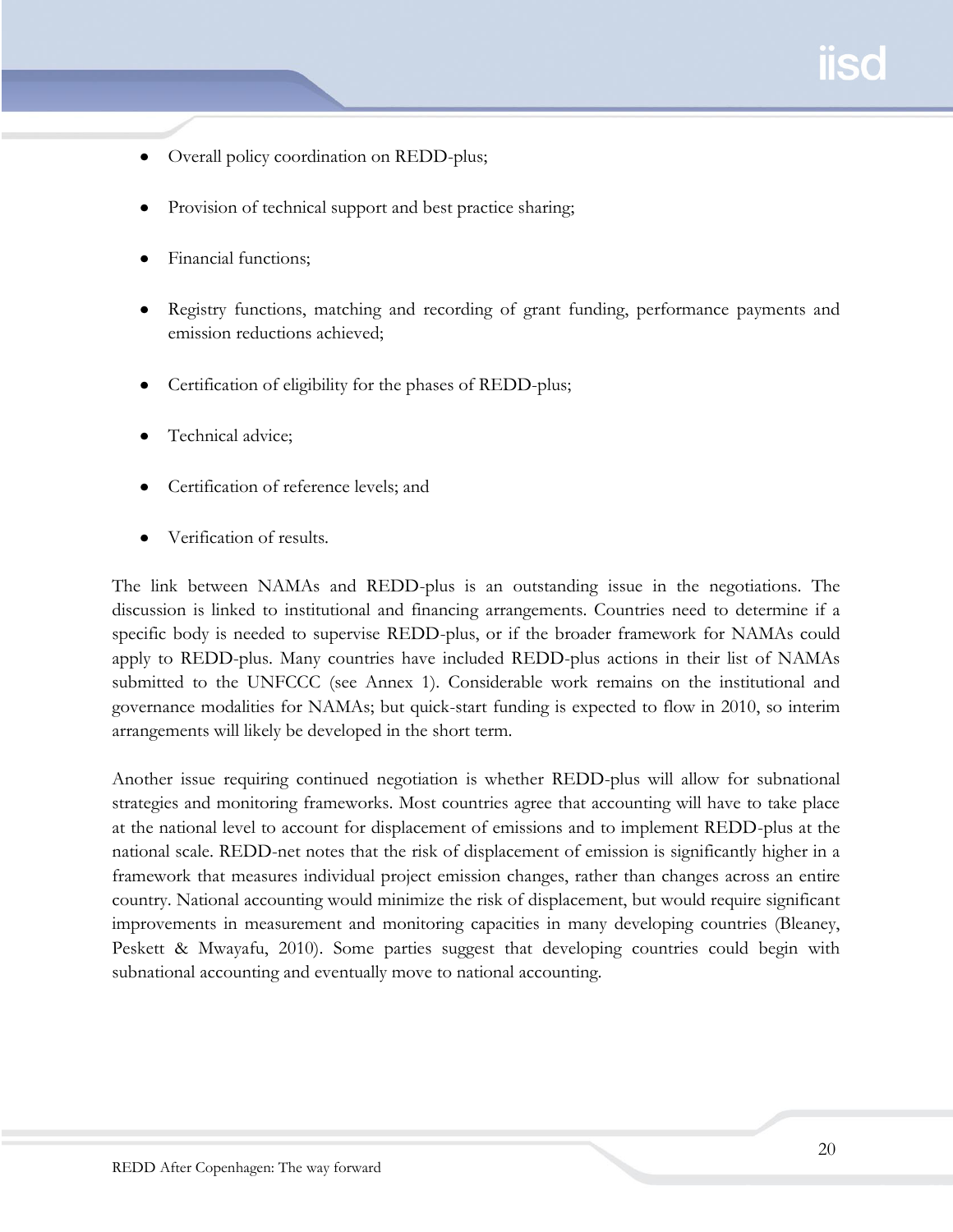*Key questions/issues for the way forward in the negotiations*

- Should a new REDD-plus institution be formed, or should existing institutions be used, subject to quality standards across REDD-plus initiatives that are set out at the international level?
- Should REDD-plus be part of NAMAs?
- Should REDD-plus allow for subnational strategies and monitoring frameworks?
- What are capacity-building priorities for developing countries?

# <span id="page-25-0"></span>**3.5 Financing**

Financing for REDD-plus is likely to be closely linked to the financing discussions under the AWG-LCA and discussions on and implementation of the Copenhagen Accord. Developed countries that signed onto the Copenhagen Accord committed to raise US\$30 billion in quick-start funding for the period 2010–2012. Decisions on the Copenhagen Green Fund, and which fund is established in the Accord as an operating entity of the financing mechanism of the UNFCCC, will impact REDD-plus financing. The Accord notes that funding will come from public, private, bilateral, multilateral and alternative sources, and leaves open the question of how REDD-plus will be financed in the long term. A high-level panel will be established to study the contribution of "potential sources of revenue, including alternative sources of finance" (UNFCCC, 2009a, p. 3).

The quick-start financing under the Copenhagen Accord should be able to provide incentives for early action on REDD-plus while the details of the full-scale UNFCCC mechanism and incentive system are being negotiated. Grant funding, perhaps supplemented by private voluntary payments, will likely be the quick-start option. There is still disagreement on the use of market-based finance options, which, if agreed to, will require time to be established. As noted, US\$3.5 billion has been committed as initial financing for REDD-plus by Australia, France, Japan, Norway, United Kingdom and the United States.

An outstanding issue for REDD-plus is whether support should be through grant funding, marketbased sources, or both. Many countries are leaning toward a combination of funds and market approaches, while some countries want a grant fund approach only. An option under discussion is an initial fund-based approach transitioning into a market-based approach in the later phases. Many feel that carbon markets could potentially form an important part of long-term funding, and could include such options as dedicated proceeds from the auction of emission allowances in a cap-andtrade system, funding towards compliance in the form of carbon credits for national or regional emission trading schemes, and funding from private sources such as voluntary carbon markets.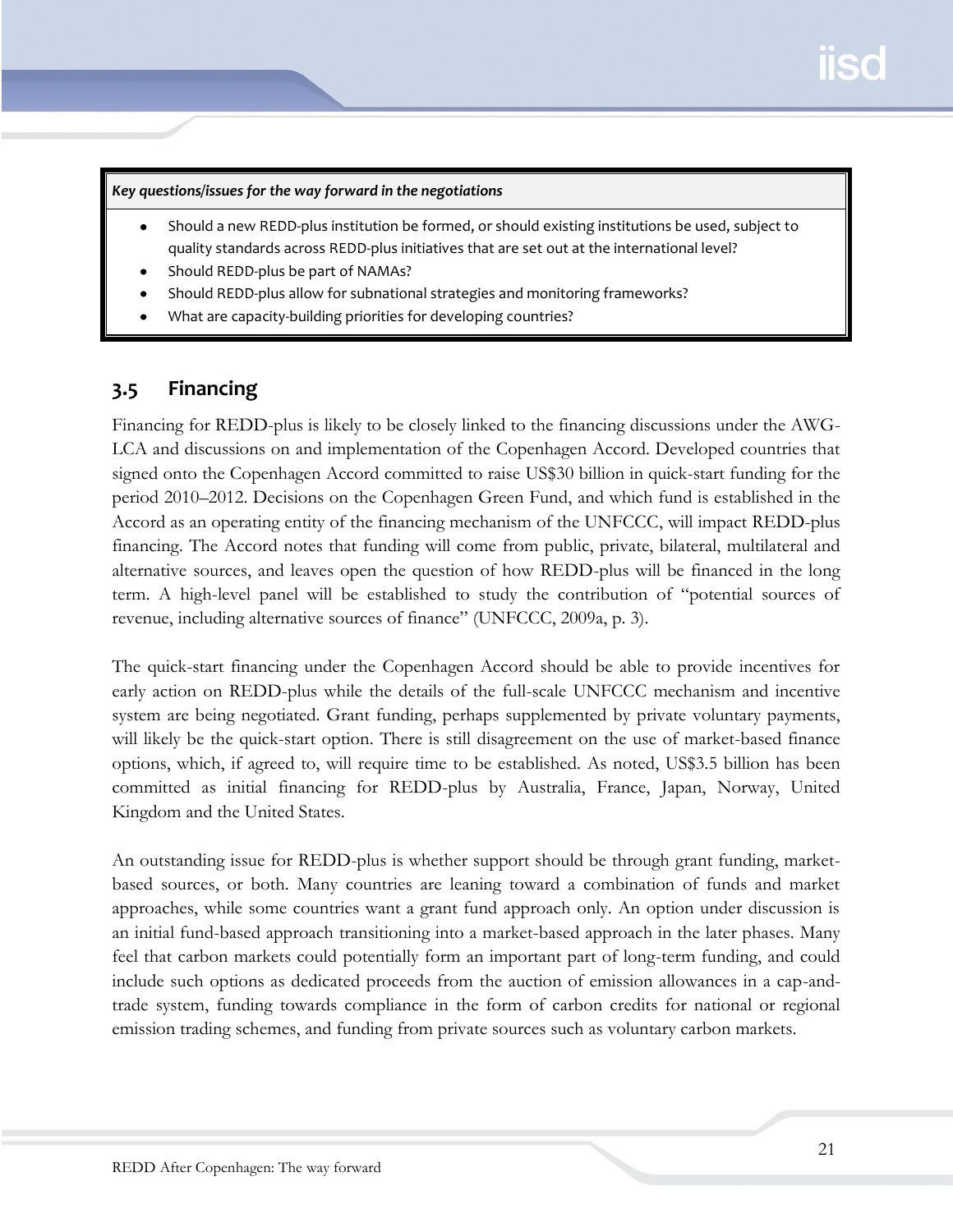There is also an option of linking to the three-phase approach set out in the draft text (e.g., grant funds for phase 1; phase 2 being a transition phase with grant funds and demonstration projects accessing funds through the carbon market; and phase 3 being a solely market-based approach). Some parties perceive a disconnect between the phases and financing, in that there needs to be appropriate financing linked to each phase. As well, some parties are concerned that financing will be linked to the third results-based phase, meaning that some countries may not be able to access adequate funding. Other areas needing agreement include MRV provisions—should they take place before phase three?—and eligibility criteria for countries to move from one phase to another.

Ideally, a financing mechanism will leverage and coordinate multiple sources of funding, while responding to developing countries' diverse and dynamically changing funding needs. It is likely that some developing countries will prefer to support, or be able to contribute more easily to supporting REDD-plus, if a variety of financing arrangements are available to them. This would allow public and private sector funding, with the latter likely related to carbon markets.

*Key questions/issues for the way forward in the negotiations*

- What financing arrangements will encourage the greatest flow of funds?
- Should support for REDD-plus be through grant funding, market-based sources, or both?
- Should the mode of financing be linked to the three-phase approach for implementation?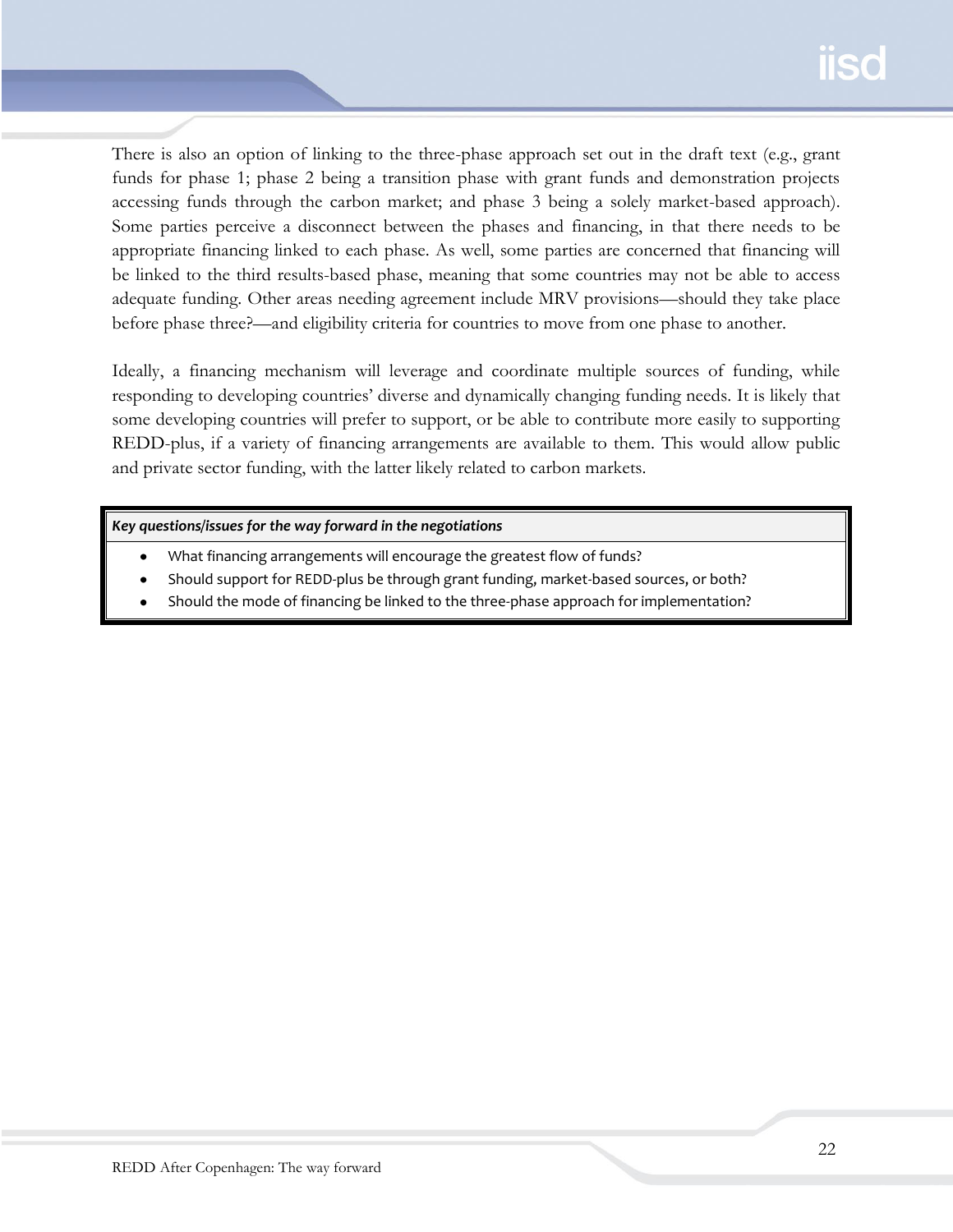# <span id="page-27-0"></span>**4.0 The Way Forward on REDD Negotiations and Implementation**

The UNFCCC process includes two confirmed meetings of the AWGs in 2010; the first in Bonn, Germany in May/June and the second (COP 16) in Cancun in November/December 2010. These will be preceded by a preparatory meeting to be held in Bonn, April 9–11, 2010.

Other meetings in 2010 could impact on the REDD-plus negotiations. One is a spring meeting in Oslo announced by the Prime Minister of Norway to initiate a climate group on forests consisting of important rain forest nations, such as Brazil, Indonesia, Guyana, Gabon and Papua New Guinea. The new climate group will coordinate and contribute to measures in the most important forest countries, and work to secure that REDD-plus will be central in a new climate agreement. This will be part of Norway's efforts to reach a binding agreement in Mexico (Office of the Prime Minister, 2009).

Another consideration is the activities of the IWG-IFR, whose secretariat is hosted by the Government of Norway. The group is supported by the G20 and a number of other developing countries. Proposals put forward by this group in November 2009 could be taken into consideration at various levels, including at the G8 and G20 meeting in June 2010 in Canada (IWG-IFR, 2009).

Immediate action is needed on REDD-plus to combat climate change. Interim arrangements could be set up in 2010 to facilitate developing country access to quick-start funds that are to be made available under the Copenhagen Accord. Priorities could be arrangements for providing technical and administrative support, arrangements for best practice sharing and arrangements for coordination of efforts. It will also be important to link REDD-plus to the wider UNFCCC debates on LULUCF, the CDM and agriculture.

Outstanding questions in the REDD-plus negotiations that will require attention in 2010 include:

- Global targets and timeframe for halting deforestation;
- The nature of financing (this could be informed by efforts to implement the Copenhagen Accord);
- Scale—national versus subnational implementation and monitoring;
- Assessing drivers of deforestation and defining eligible activities;
- Definition of "forest" and "deforestation";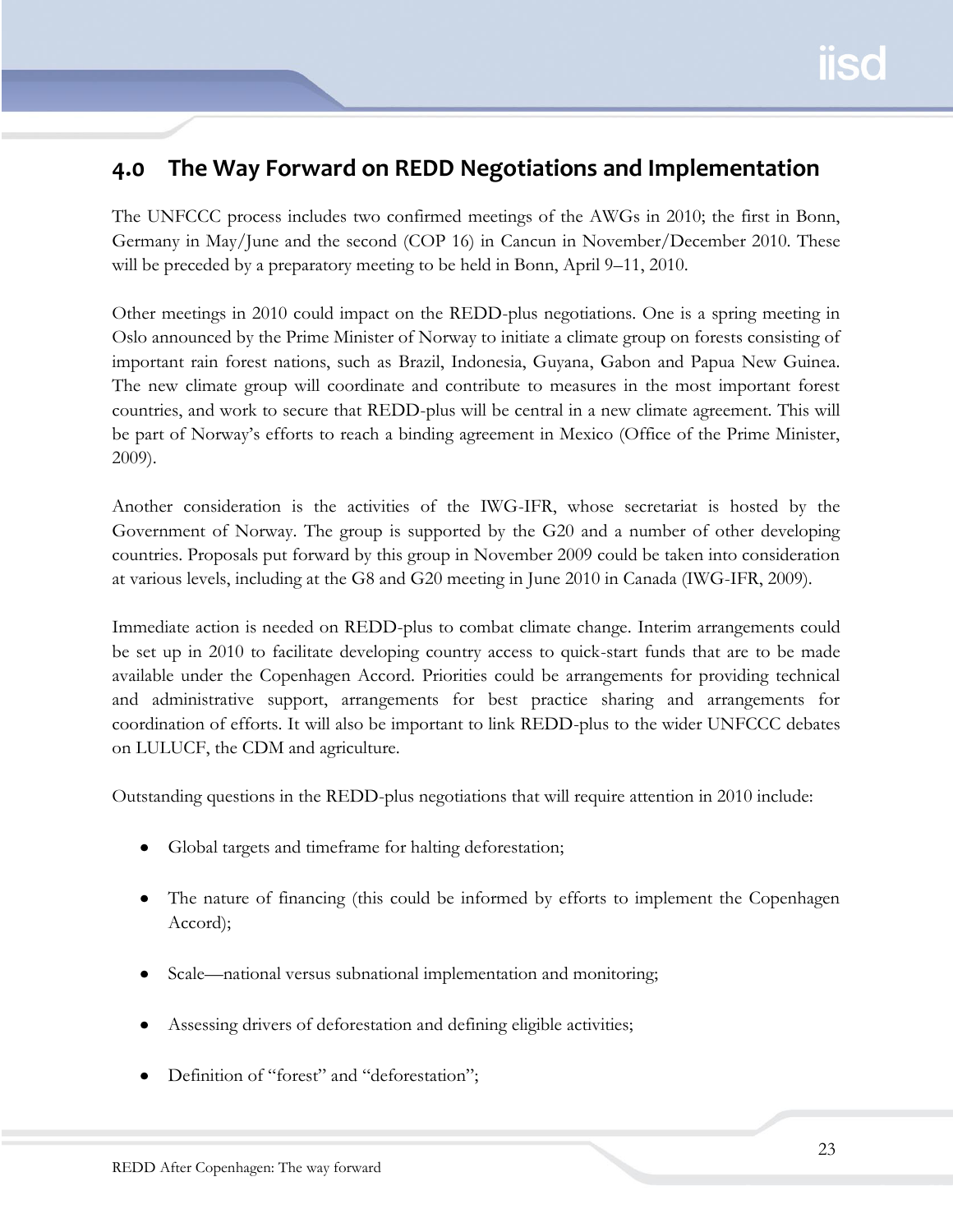- The linkages between REDD-plus and NAMAs;  $\bullet$
- Involvement of local and indigenous communities and the protection of their rights;
- Institutional arrangements;  $\bullet$
- MRV for REDD-plus activities, including for safeguards; and  $\bullet$
- MRV for developed country support (this could be informed by efforts to implement the  $\bullet$ Copenhagen Accord).

The significance of the Copenhagen Accord and its impact on REDD-plus should be revealed over coming months, but there is considerable work that can be started at the national level. All countries need to work to maintain the considerable momentum built up on REDD-plus, ensure that international financial pledges are honoured and ensure transparency in REDD initiatives to encourage sharing of experiences and lessons learned. In developing countries, governments can continue with REDD-readiness activities, working to set up national implementation institutions and governance systems for REDD-plus.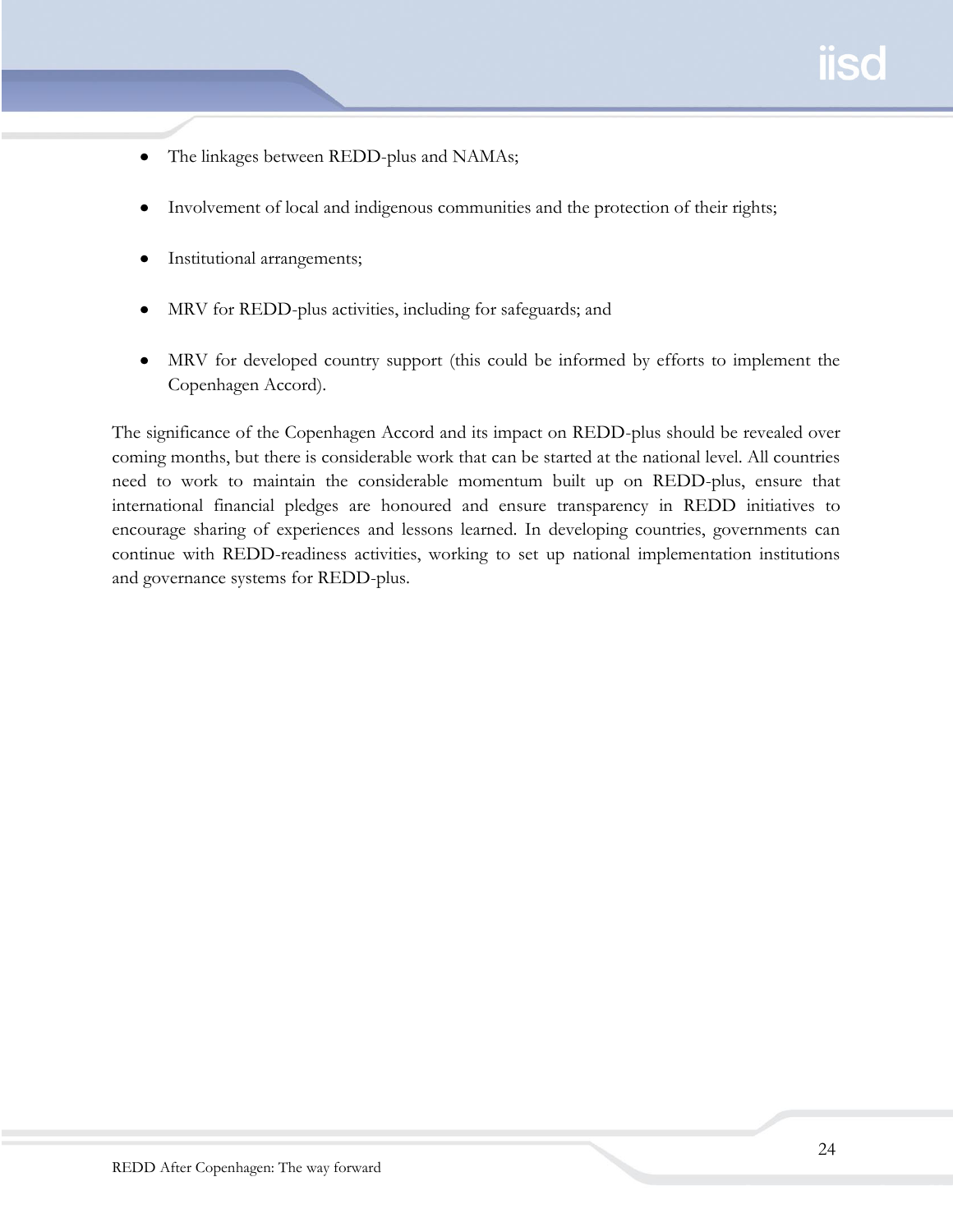# <span id="page-29-0"></span>**Annex I – NAMAs in the Land-use Sector Submitted to the UNFCCC<sup>5</sup>**

#### **Armenia**

- Restoration of degraded forests
- **Afforestation**
- Reducing the volumes of deforestation
- Sustaining soil  $CO<sub>2</sub>$  content and ensuring its increase

#### **Benin**

 Sustainable management of natural forests and development of plantation forestry to increase carbon sinks

#### **Brazil**

- Reduction in Amazon deforestation
- Reduction in "Cerrado" deforestation
- **Restoration of grazing land**
- No-till farming
- Biological nitrogen fixation

#### **China**

Increase forest coverage by 40 million hectares and forest stock volume by 1.3 billion cubic metres by 2020 (from the 2005 levels)

## **Republic of the Congo**

- Development of REDD-related activities
- Development of silviculture in degraded forests and silviculture activities in rainforests
- Development of a national land-use strategy
- **Promotion of sustainable management of forests**
- **Promotion of silviculture to enhance village, community and private plantations**
- **Promotion and enhancement of non-timber forest products**
- Reforestation of eroded areas
- **Promotion of youth employment in the regeneration and sustainable management of forest** ecosystems
- Education and awareness raising on forest conservation practices
- Awareness raising of adaptation actions in the agricultural sector
- **Promotion of plant species that fix nitrogen**

## **Costa Rica**

 $\overline{a}$ 

**Forestry** 

<sup>&</sup>lt;sup>5</sup> As of February 18, 2010. Party submissions can be accessed at: http://unfccc.int/home/items/5265.php.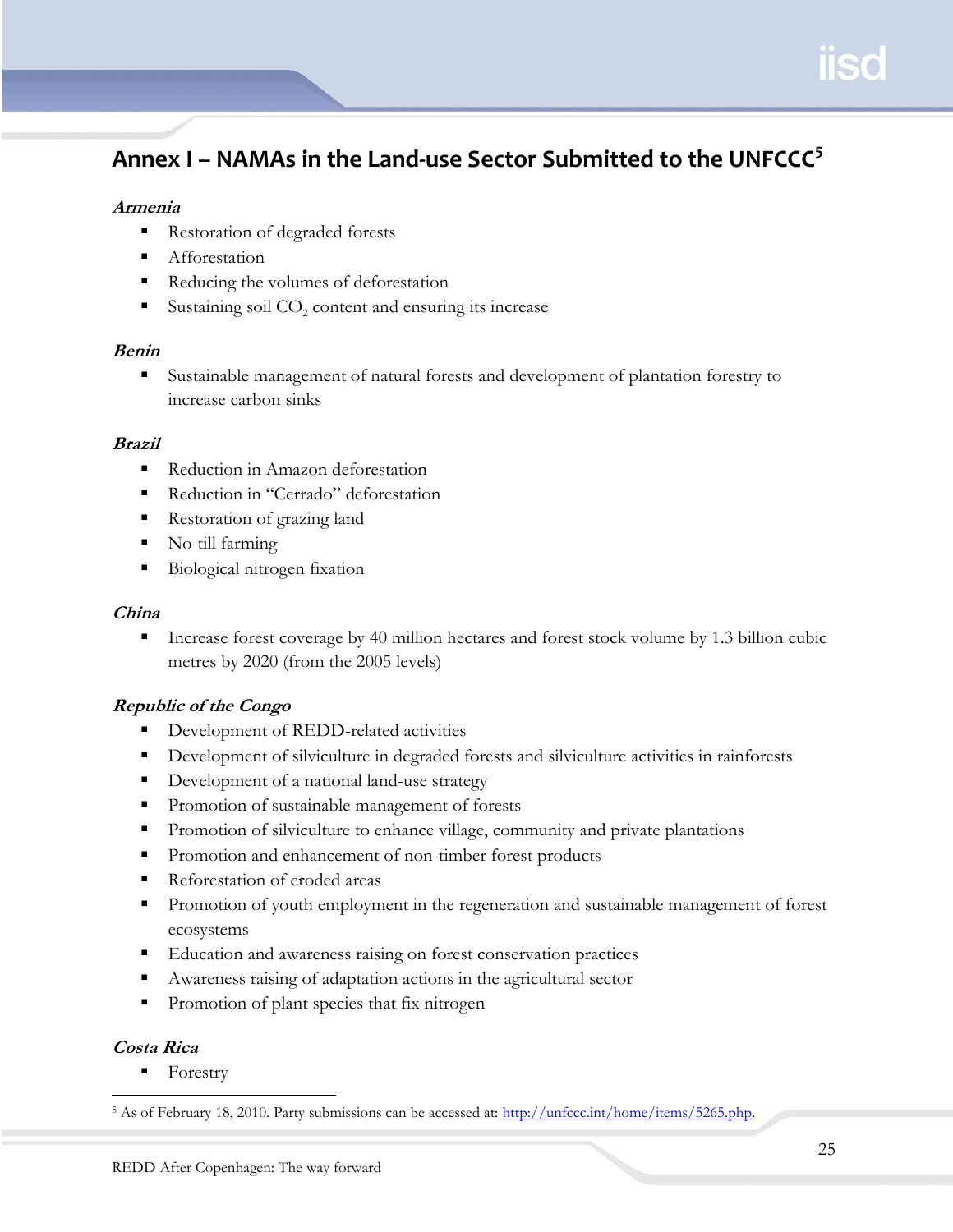# **Cote d'Ivoire**

- Reorganize and sustainably manage rural and state forests
- Develop and implement a national plan to combat land degradation
- Manage waste in an integrated and sustainable manner
- **Develop sustainable farming**

# **Ethiopia**

- **Enhanced district-level reforestation actions for the increment of vegetation cover of** 214,440 square kilometres of degraded lands, lands affected by gullies and slopes, including through the management of community areas closed off to grazing
- <sup>28,736.70</sup> square kilometres of natural high forest area sustainably managed in order to reduce GHG emissions from deforestation and forest degradation
- 4,390.96 square kilometres of deciduous forest land sustainably managed in order to reduce GHG emissions from deforestation and forest degradation
- <sup>6</sup> 60,360 square kilometres of national parks sustainably managed to reduce GHG emissions from deforestation and forest degradation
- <sup>198,175</sup> square kilometres of existing forests that are providing non-timber forest product maintained as buffer area for mitigating desertification
- 52,695 square kilometres of forest in exhaustion or production forests established and sustainably managed for the purpose of sequestrating carbon
- 51,496 square kilometres of wetlands wisely managed and sustainably used
- **•** Application of compost on 80,000 square kilometres of agricultural land of rural local communities for increased carbon retention in the soil
- **Implementation of agroforestry practices and systems on 261,840 square kilometres of** agricultural land for livelihood improvement and carbon sequestration

## **Ghana**

- **Promote sustainable forest management**
- Implement REDD++ mechanism
- **Implement various forest governance initiatives**
- Rehabilitate degraded wetland
- Develop and enforce land-use plans
- **Promote spot and zero burning practices**
- Promote minimum tillage
- Incentivize use of bio-fuels for mechanized agriculture
- Promote the use of organic fertilizer
- Promote integrated use of plant nutrients
- Promote the cultivation of high-yielding upland rice cultivation
- Promote the recycling of crop residues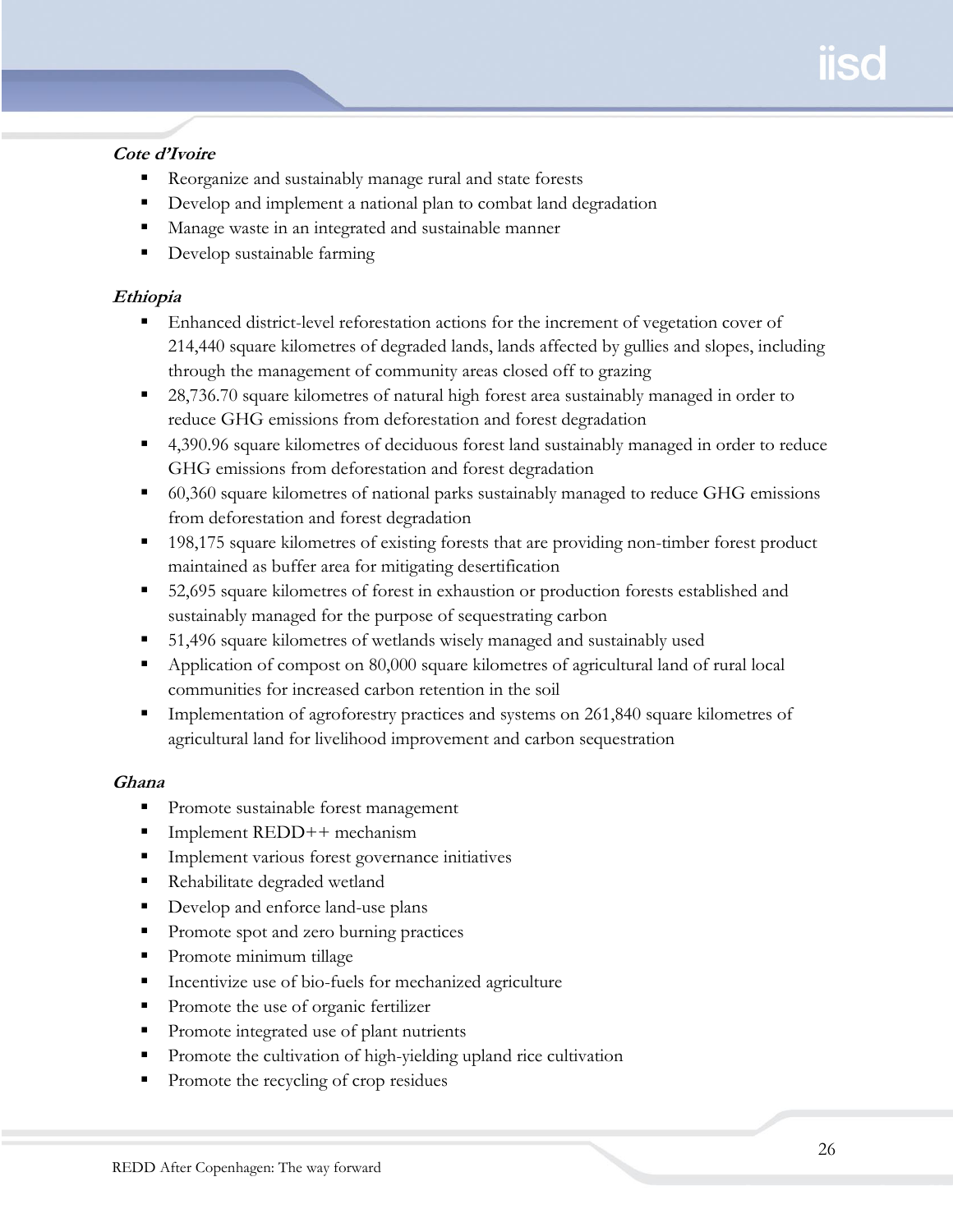# **Indonesia**

- Sustainable peat-land management
- Reduction in date of deforestation and land degradation
- Development of carbon sequestration projects in forestry and agriculture

# **Jordan**

- Control and stop deforestation
- Expand forest areas and tree-covered areas
- Rehabilitation and protection of the green cover and the grazing areas in the Badia region
- Grow nature reserve areas by including new reserves with the existing ones
- Growing perennial forages in the Badia region
- Best management practices in irrigated farming fertilization applications

## **Madagascar**

- Implement widespread reforestation in 22 regions
- Restore the Torotorofotsy wetlands that cover approximately 9,000 hectares including its watersheds
- **Improve the management of protected zones through the implementation of a management** plan and management of biodiversity activities
- REDD+
	- Develop a REDD+ policy and strategy
	- Strengthen pilot projects that will contribute to the implementation of the national REDD+ strategy
	- Technical capacity building at all levels
	- Develop the institutional and legal framework for REDD+ implementation
	- Improve knowledge of REDD+ of decision makers and the general population using outreach and communication
	- Improve funding mechanisms for REDD+ implementation
- **Improve pasture land and forage**
- Increase agricultural production through improved seeds
- Increase use of compost and organic fertilizer in agricultural investment zones

# **Mongolia**

- Reduce emissions from deforestation and forest degradation, improve sustainable management of forest and enhance forest carbon stocks in the Mongolian forest sector, including implementation of a REDD project
- Improve forest management, with major mitigation options identified as natural regeneration, plantation forestry, agro-foresty, shelter belts and bioelectricity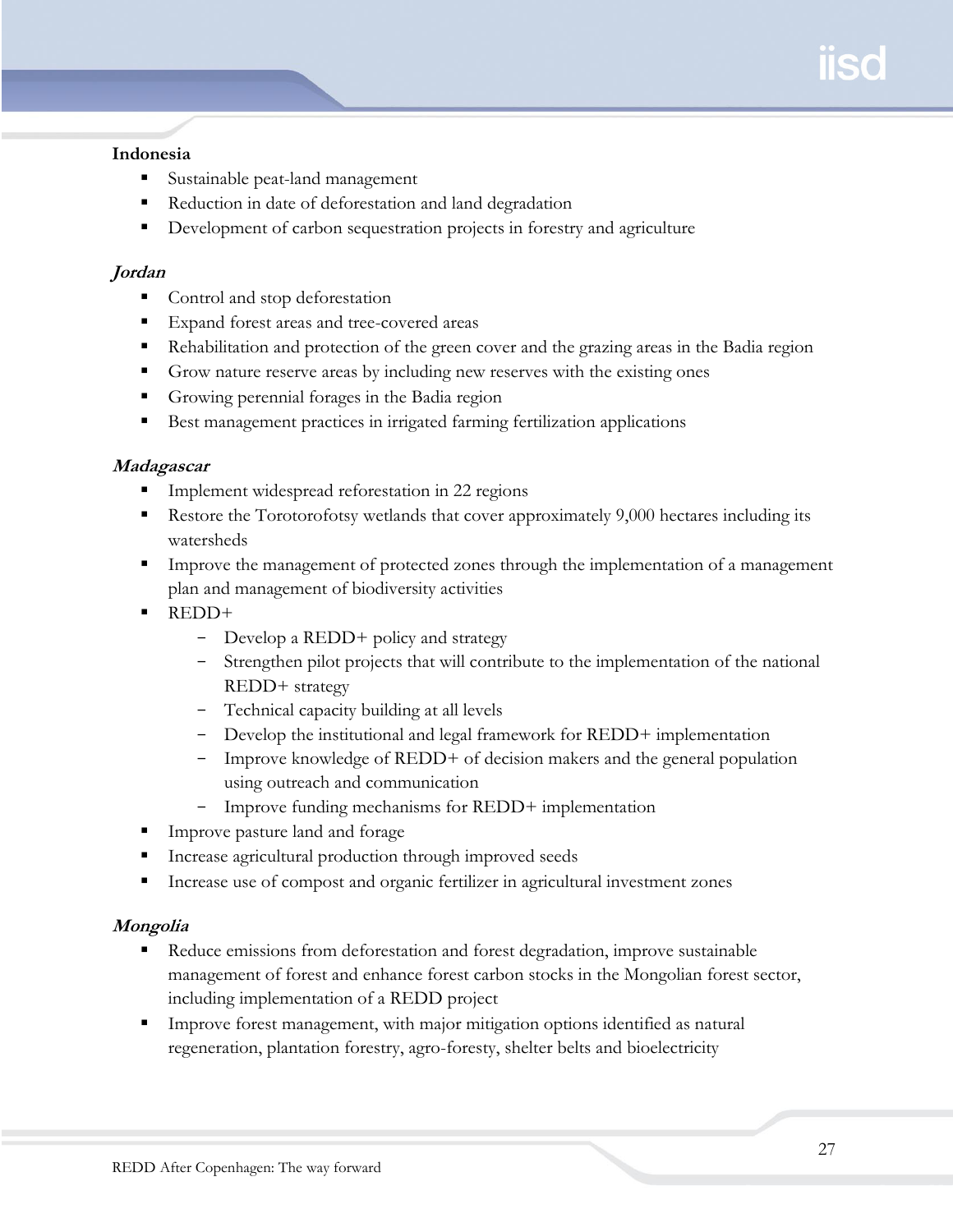# **Morocco**

- Reforest 50,000 hectares per year up to 2012 and one million hectares by 2030, in line with the reforestation master plan, which was adopted in 1994
- **IMPROVE FIRE 1** Improve forest fire protection through implementation of the master plan to prevent and combat fires, which was adopted in 2003
- **IMPROVE the yields of agricultural land**

# **Papua New Guinea**

High-level policy objectives include forestry and agriculture as appropriate mitigation actions

# **Sierra Leone**

- Increase conservation efforts in Sierra Leone through: establishing a network of twelve Protected Areas by 2015; sustainable management; and protection of forest reserves and catchment areas in Sierra Leone, including mangroves, coastal and inland wetlands
- Delineation and restoration of vulnerable habitats and ecosystems in the western area of Sierra Leone
- **Provide support for a national assessment on forest resources**
- **IMPROVE FORE SET 1** Improve forest governance to maintain the proportion of land area covered by forests to at least 3.4 million hectares by 2015, through the development of legislation, regulations and by-laws for environmental protection, including control of deforestation, firewood collection and charcoal production and through capacity building, training and support to law enforcement services and the Ministry of Agriculture (Forestry Department)
- Introducing conservation farming and promoting the use of other sustainable agricultural practices (e.g., agroforestry, etc.)
- Development of an Integrated Natural Resources and Environmental Management programme for Sierra Leone, including sustainable land management programmes, particularly in relation to ecosystems.

# **Macedonia**

- Enabling favourable pre-conditions for greenhouse gas emission reductions in the agriculture and forestry sectors
- Introducing and developing greenhouse gas mitigation technologies in agriculture
- Strengthening local capacity for carbon financing
- Educating experts, farmers and decision-makers on the agricultural mitigation measures and technologies
- **Implementing the national strategy in the forestry sector**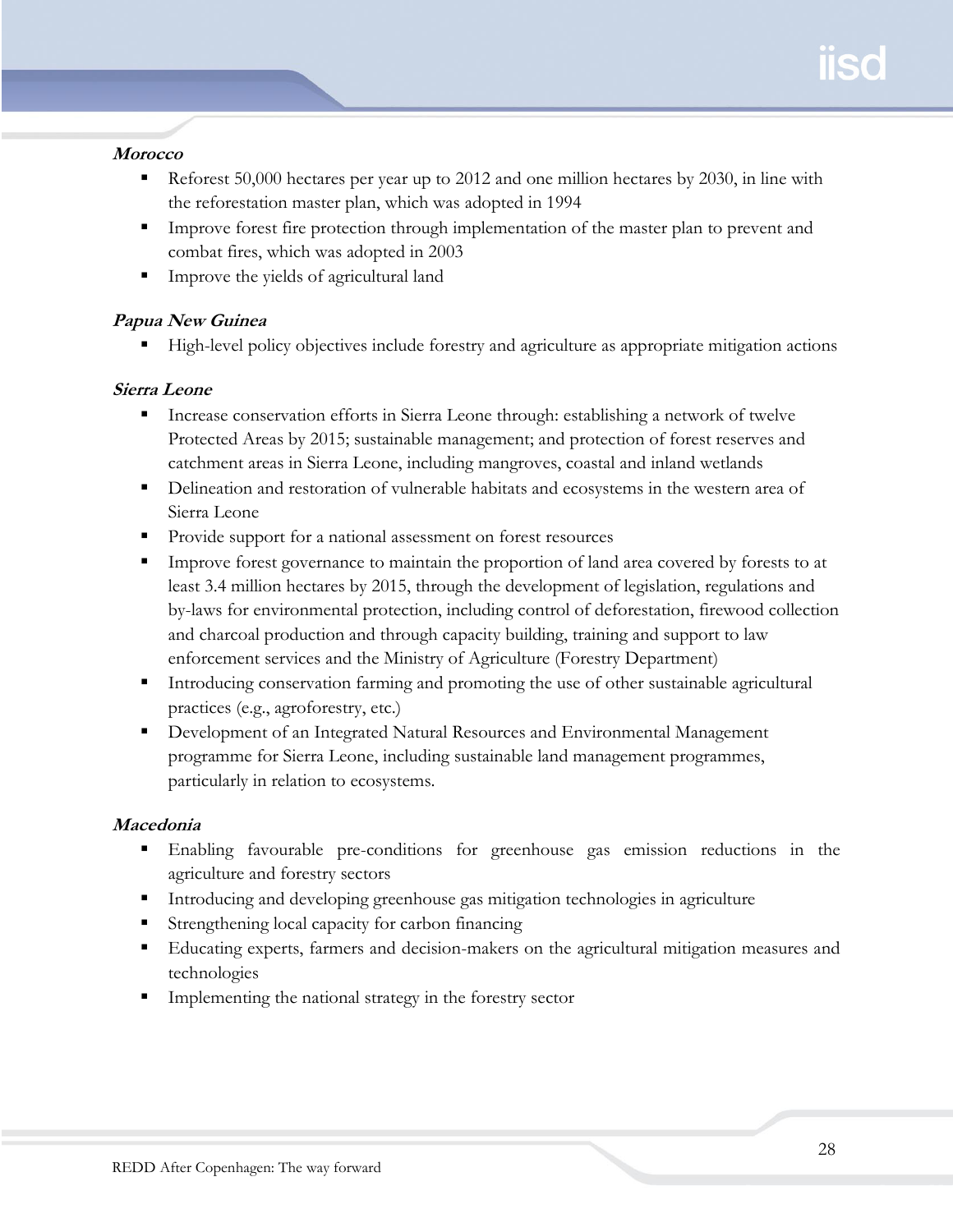## **Togo**

- Increase national forest cover from seven percent in 2005 to 30 percent in 2050 through reforestation:
	- creation of greenhouse gas sinks
	- reduction of greenhouse gas emissions
	- improvement of the availability of forest resources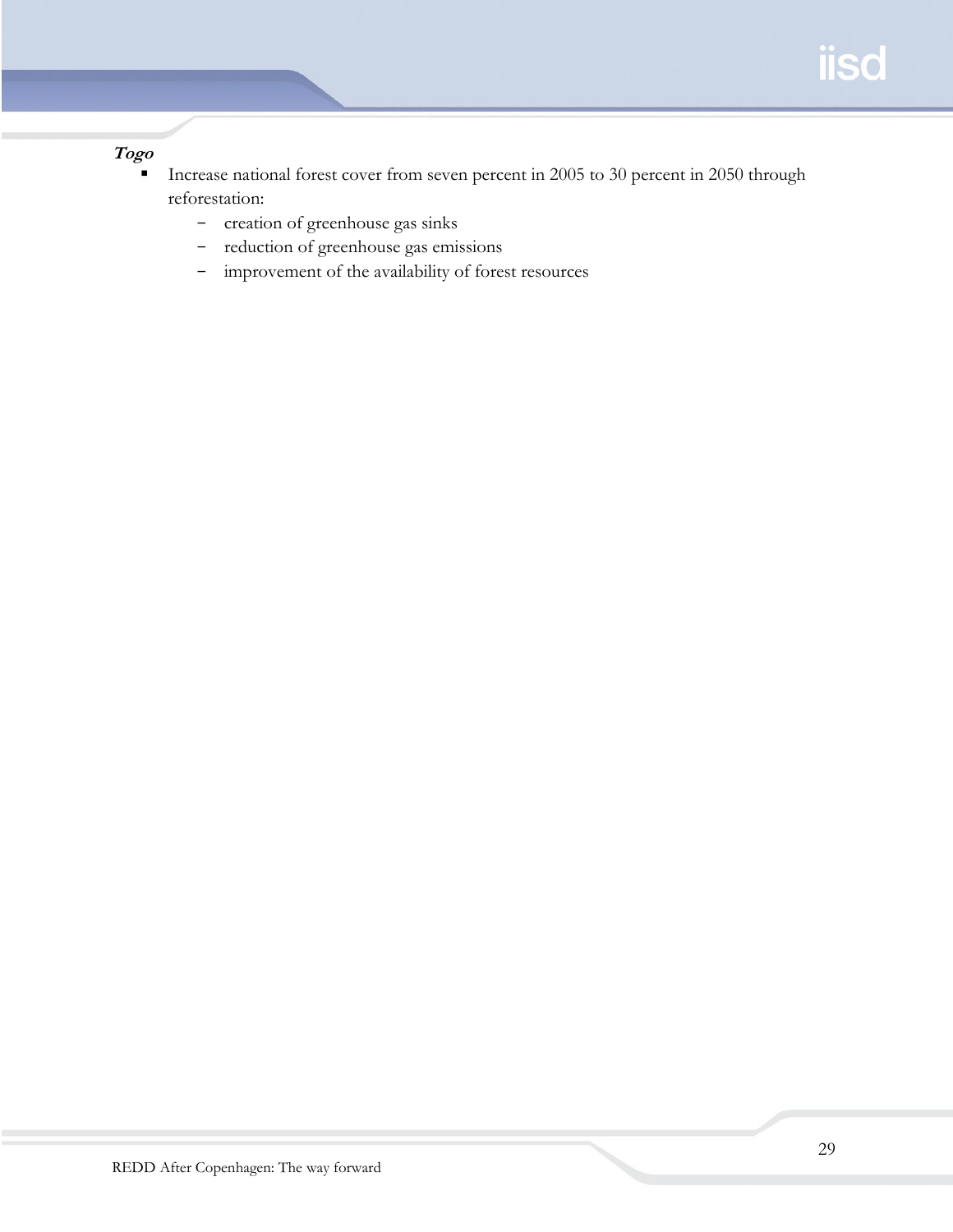# <span id="page-34-0"></span>**References**

Bleaney, A., Peskett, L. and Mwayafu, D. (2010, January). *REDD-plus after Copenhagen: what does it mean on the ground?* COP 15 briefing.

Geist, H.J. and Lambin, E.F. (2002). Proximate causes and underlying driving forces of tropical deforestation. *BioScience, 52*(2), pp. 143–149.

Informal Working Group on Interim Finance for REDD+ (IWG-IFR). (2009). *Report of the Informal Working Group on Interim Finance for REDD+ (IWG-IFR).* Discussion document. Retrieved February 2010 from:

[http://www.regjeringen.no/upload/MD/Vedlegg/Klima/klima\\_skogprosjektet/iwg/Report%20of](http://www.regjeringen.no/upload/MD/Vedlegg/Klima/klima_skogprosjektet/iwg/Report%20of%20the%20Informal%20Working%20Group%20on%20Interim%20Finance%20for%20REDD+%20_IWG%20IFR_Final.pdf) [%20the%20Informal%20Working%20Group%20on%20Interim%20Finance%20for%20REDD+%](http://www.regjeringen.no/upload/MD/Vedlegg/Klima/klima_skogprosjektet/iwg/Report%20of%20the%20Informal%20Working%20Group%20on%20Interim%20Finance%20for%20REDD+%20_IWG%20IFR_Final.pdf) [20\\_IWG%20IFR\\_Final.pdf.](http://www.regjeringen.no/upload/MD/Vedlegg/Klima/klima_skogprosjektet/iwg/Report%20of%20the%20Informal%20Working%20Group%20on%20Interim%20Finance%20for%20REDD+%20_IWG%20IFR_Final.pdf)

Intergovernmental Panel on Climate Change. (2003). *Chapter 3: LUCF Sector Good Practice Guidance in Good Practice Guidance for Land Use, Land-Use Change and Forestry*. Retrieved February 2010 from: [http://www.ipcc-nggip.iges.or.jp/public/gpglulucf/gpglulucf\\_contents.html.](http://www.ipcc-nggip.iges.or.jp/public/gpglulucf/gpglulucf_contents.html)

Minang, P.A., Jungcurt, S., Meadu, V. and Murphy, D. (2009). *The REDD Negotiations: Moving into Copenhagen*. Winnipeg: IISD.

Office of the Prime Minister. (2009, December 22). Norway's' Stoltenberg initiates climate group on forests. Press release. Retrieved February 2010 from:

[http://www.regjeringen.no/en/dep/smk/press-center/Press-releases/2009/norways-stoltenberg](http://www.regjeringen.no/en/dep/smk/press-center/Press-releases/2009/norways-stoltenberg-to-initiate-climate-.html?id=589348)[to-initiate-climate-.html?id=589348.](http://www.regjeringen.no/en/dep/smk/press-center/Press-releases/2009/norways-stoltenberg-to-initiate-climate-.html?id=589348)

Sasaki, N. and Putz, F.E. (2009). Critical need for new definitions of 'forest' and 'forest degradation' in global climate change agreements." *Conservation Letters* 1755-263X.

UNFCCC. (2007). Bali Action Plan. *Report of the Conference of the Parties on its thirteenth session, held in Bali from 3 to 15 December 2007. Addendum Part Two: Action taken by the Conference of the Parties at its thirteenth session. Decisions adopted by the Conference of the Parties*. (FCCC/CP/2007/6/Add.1\*). Retrieved Febraury 2010 from: [http://unfccc.int/resource/docs/2007/cop13/eng/06a01.pdf.](http://unfccc.int/resource/docs/2007/cop13/eng/06a01.pdf)

UNFCCC. (2008). Decision 2/CP.13: Reducing emissions from deforestation in developing countries: approaches to stimulate action. *Report of the Conference of the Parties on its thirteenth session, held in Bali from 3 to 15 December 2007. Addendum Part Two: Action taken by the Conference of the Parties at its thirteenth session*. FCCC/CP/2007/6/Add.1\*. Retrieved February 2010 from: [http://unfccc.int/resource/docs/2007/cop13/eng/06a01.pdf.](http://unfccc.int/resource/docs/2007/cop13/eng/06a01.pdf)